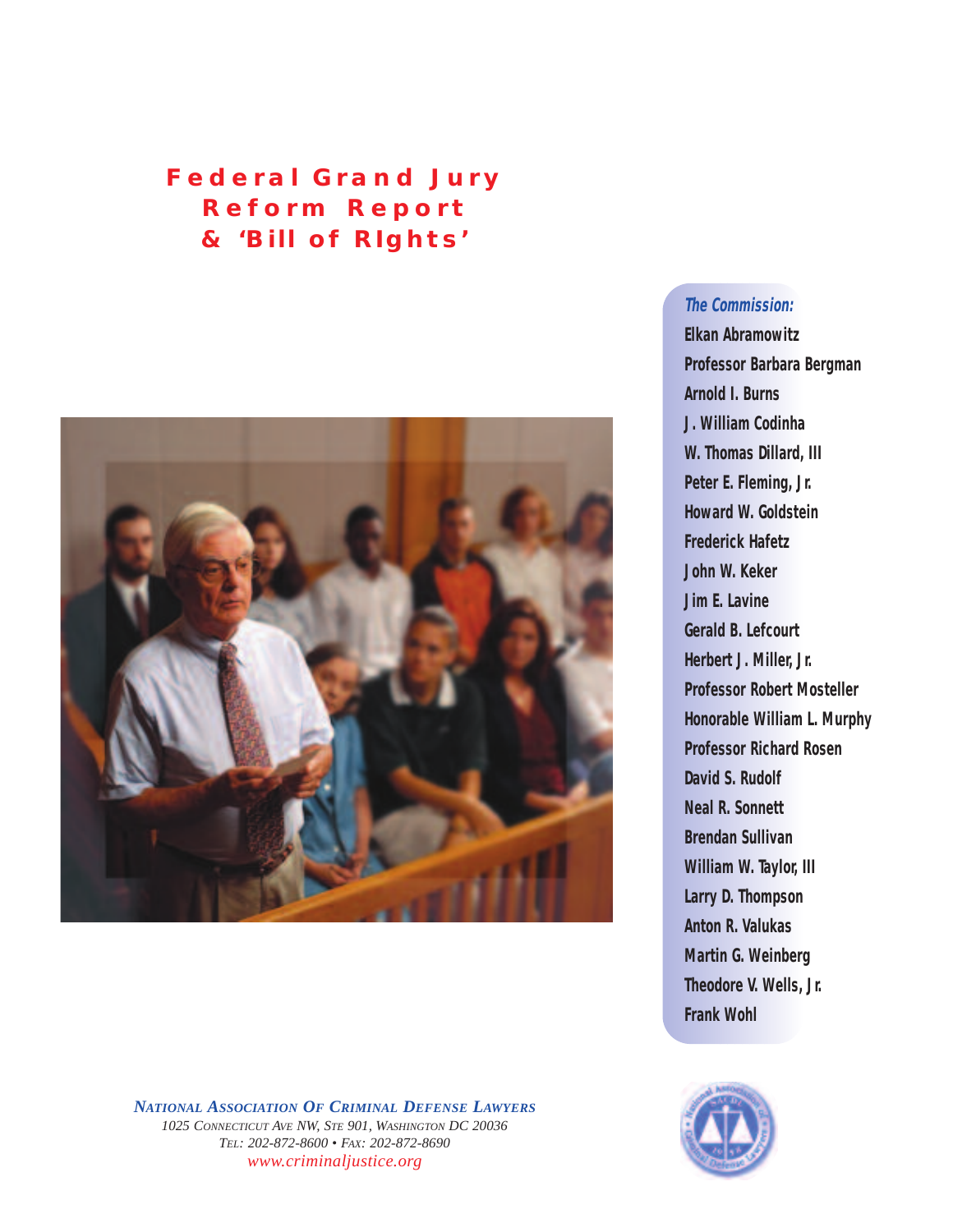#### **OFFICERS**

**PRESIDENT William B. Moffitt** Washington, DC (202) 234-9000

**PRESIDENT ELECT Edward A. Mallett** Houston, TX (713) 228-1521

**FIRST VICE PRESIDENT Irwin H. Schwartz** Seattle, WA (206) 623-5084

**SECOND VICE PRESIDENT Lawrence S. Goldman** New York, NY (212) 997-7400

**TREASURER E. E. (Bo) Edwards, III** Nashville, TN (615) 292-9280

**SECRETARY Barry C. Scheck** New York, NY (212) 790-0368

**PARLIAMENTARIAN Raymond M. Brown** Newark, NJ (973) 622-1846

**IMMEDIATE PAST PRESIDENT Larry S. Pozner** Denver, CO (303) 333-1890

• • • • • • • • • • • • **EXECUTIVE DIRECTOR Stuart M. Statler**

**DIRECTOR OF LEGISLATION Rajeev Purohit** 202-872-8600, ext 226 *e-mail: raj@nacdl.org*

**PUBLIC AFFAIRS DIRECTOR Bess Bezirgan** 202-872-8600, ext 228 *e-mail: bess@nacdl.org*

NATIONAL ASSOCIATION OF CRIMINAL DEFENSE LAWYERS

#### **MISSION**

Ensure justice and due process for persons accused of crime . . .

Foster the integrity, independence and expertise of the criminal defense profession . . .

Promote the proper and fair administration of criminal justice.



# *Liberty's Last Champion!*

**NACDL** is the preeminent organization in the United States advancing the mission of the nation's criminal defense lawyers to ensure justice and due process for persons accused of crime or other misconduct. A professional bar association founded in 1958, NACDL's more than 10,000 direct members — and 80 state and local affiliate organizations with another 28,000 members — include private criminal defense lawyers, public defenders, active U.S. military defense counsel, law professors and judges committed to preserving fairness within America's criminal justice system.

### **DIRECTORS**

**Julie B. Aimen** Chicago, IL (312) 697-0022

**Hal R. Arenstein** Cincinnati, OH (513) 651-5666

**Henry W. Asbill** Washington, DC (202) 234-9000

**Barbara E. Bergman** Albuquerque, NM (505) 277-3304

**Stephen B. Bright** Atlanta, GA (404) 688-1202

**William P. Bryson** Anchorage, AK (907) 276-8611

**David Z. Chesnoff** Las Vegas, NV (702) 384-5563

**Richard A. Cremer** Roseburg, OR (541) 672-1955

**Drew Findling** Atlanta, GA (404) 588-1518

**John P. Flannery, II** Leesburg, VA (540) 338-7248

**Stephen R. Glassroth** Montgomery, AL (334) 263-9900

**John Wesley Hall, Jr.** Little Rock, AR (501) 371-9131

**Carmen D. Hernandez** Washington, DC (202) 628-4083

**Milton Hirsch** Miami, FL (305) 670-0077

**Frank Jackson** Dallas, TX (214) 871-1122

**Richard Kammen** Indianapolis, IN (317) 236-0400

**Kathryn M. Kase** Albany NY (518) 432-8000

**Jim E. Lavine** Houston, TX (713) 552-0300

**Frederick D. Leatherman, Jr.** Seattle, WA (206) 382-1100

**Helen Leiner** Fairfax, VA (703) 591-1112 **Jack T. Litman** New York, NY (212) 428-2400

**Randi McGinn** Albuquerque, NM (505) 843-6161

**Jeralyn E. Merritt** Denver, CO (303) 837-1837

**Marvin D. Miller** Alexandria, VA (703) 548-5000

**Daniel E. Monnat** Wichita, KS (316) 264-2800

**Cynthia Hujar Orr** San Antonio, TX (210) 226-1463

**Martin S. Pinales** Cincinnati, OH (513) 721-4876

**Dennis Roberts** Oakland, CA (510) 465-6363

**Hugo A. Rodriguez** Miami, FL (305) 530-7000

**David S. Rudolf** Chapel Hill, NC (919) 967-4900 **Kent A. Schaffer** Houston, TX (713) 228-8500

**Natman Schaye** Tucson, AZ (520) 544-2955

**Elisabeth Semel** Washington, DC (202) 661-6821

**Richard J. Troberman** Seattle, WA (206) 343-1111

**Lawrence A. Vogelman** Exeter, NH (603) 778-1984

**Martin G. Weinberg** Boston, MA (617) 227-3700

**C. Rauch Wise** Greenwood, SC (864) 229-5010

**Ellen Zucker** Boston, MA (617) 371-1000

**John K. Zwerling** Alexandria, VA (703) 684-8000

5.9.00

*NATIONAL ASSOCIATION OF CRIMINAL DEFENSE LAWYERS 1025 CONNECTICUT AVE NW, STE 901, WASHINGTON DC 20036 • TEL: 202-872-8600 • FAX: 202-872-8690 www.criminaljustice.org*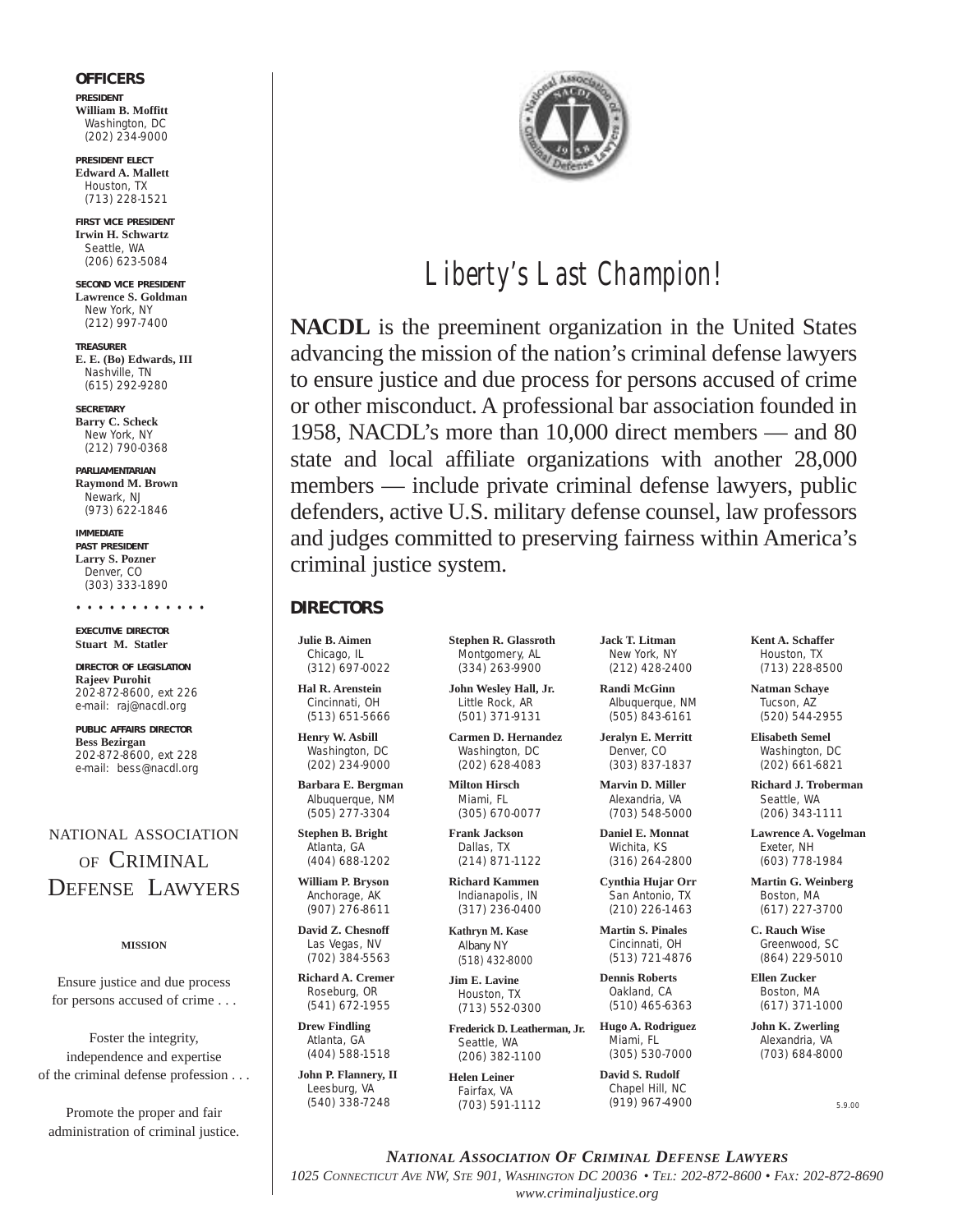House Judiciary Committee Chairman Henry Hyde (R-IL) recently noted that the federal grand jury, originally established by the Founding Fathers as a means of protecting American citizens against government excess, is today a captive of federal prosecutors. The prosecutor exercises enormous power, unrestrained by law or judicial supervision. The grand jury process itself is largely devoid of legal rules. The process has become one that wholly fails to protect ordinary American citizens. The balance has shifted so dramatically in favor of the prosecution that it has been noted, time and again, that "A good prosecutor could get a grand jury to indict a ham sandwich."

The Commission to Reform the Federal Grand Jury, which comprises individuals of unsurpassed breadth and expertise in the criminal justice system, has worked intensely over the past two years to examine whether reforms of the federal grand jury system are required. Our findings suggest that fundamental changes are required to restore balance and equity between individual citizens and their government. The proposed changes are all reasonable. In response to demonstrated abuses, several key states, New York and Massachusetts among them, already have successfully instituted many of these well-considered proposals into their grand jury systems.

We call upon Congress to do the same at the federal level, and alter the dangerous prosecutorial rubber stamp that constitutes today's federal grand jury. It is the hope of this Commission that Congress will use this document to take the first steps toward ameliorating this problem and restoring justice to America's heralded criminal justice system.

Co-Chairs of the Commission

Fredrick Hafetz<sup>V</sup>

William *L.* Murphy Frank Wohl

ALON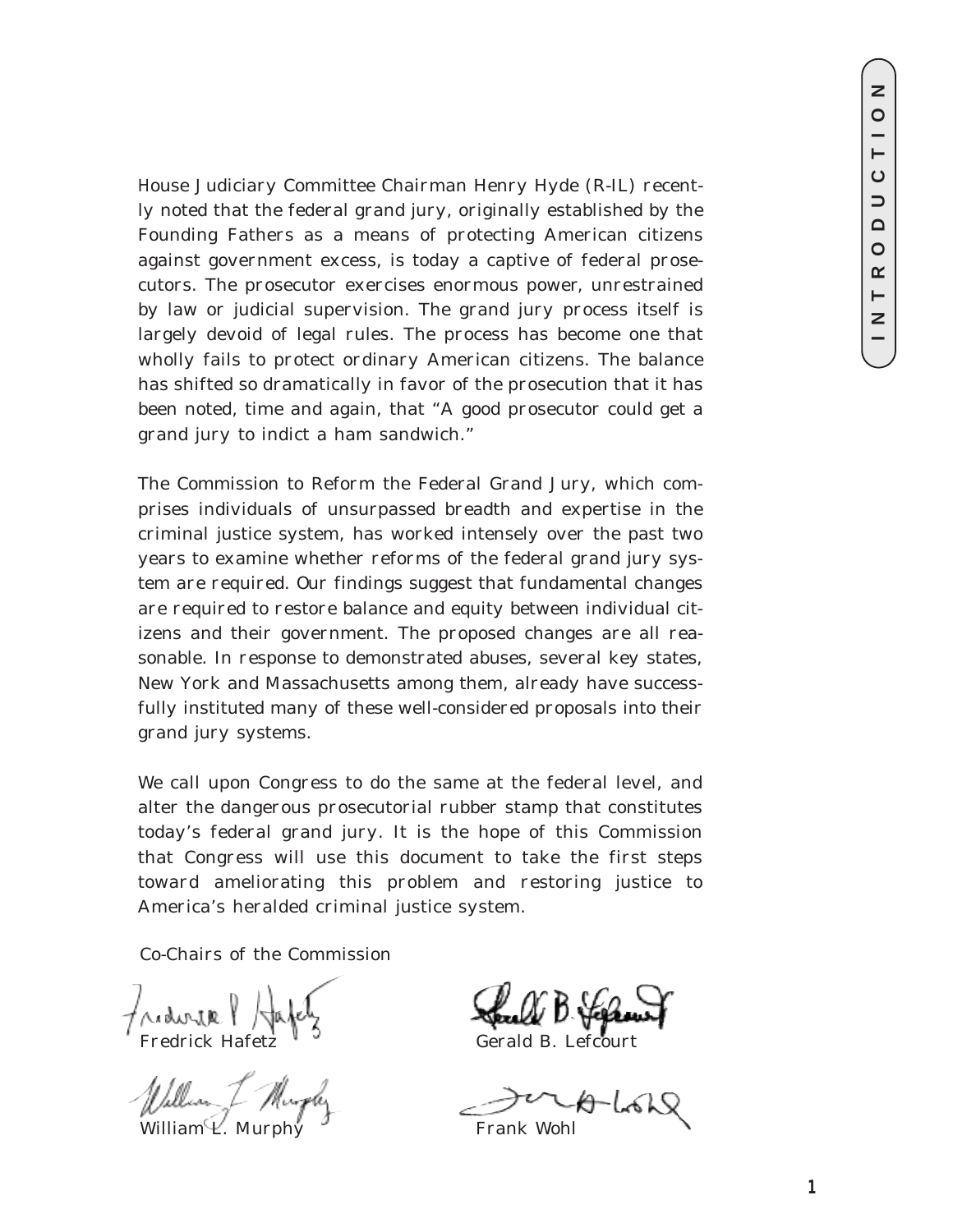# **Bill of Rights for the Federal Grand Jury**

**I** n 1791, when the grand jury was incorporated into our constitutional structure, its primary role was to protect the individual from unfounded accusations. As one observer has noted, "the grand jury had achieved renown as a bulwark against despotism, a protector of the common man against oppressive prosecution. The institution's investigatory role was secondary." But, in the subsequent 200 years, in the federal system anyway, "the protective function has been trivialized and the investigator's function expanded to the point where the institution is almost precisely the opposite of what the Founding Fathers intended."1

Today, many would agree with the observation of William J. Campbell, former federal district judge in Chicago: "[T]oday, the grand jury is the total captive of the prosecutor who, if he is candid, will concede that he can indict anybody, at any time, for almost anything, before any grand jury."2

What this means is that the federal grand jury is a secret *ex parte* proceeding where the evidence is presented by the prosecutor and the grand jury votes whether to indict without ever hearing from the court (other than a preliminary session welcoming the grand jurors and giving some general guidelines about their duties) or defense counsel. Unsurprisingly, under these circumstances the grand jurors tend to bond with the prosecutor and indict when the prosecutor indicates there should be an indictment.

Thus, the federal grand jury today functions primarily as a tool of the federal prosecutor. Employing the power of compulsory process in a secret proceeding, the prosecutor investigates and determines, with virtually no check, who will be indicted and for what.

In the federal grand jury, the prosecutor exercises this enormous power unrestrained by law or judicial supervision. The grand jury process is largely devoid of legal rules. The prosecutor can present the evidence he or she wants to present in the manner he or she wants to present it. The only theoretical restriction is that, if an indictment is rendered, the evidence should be sufficient to establish probable cause that the accused committed the crime charged. Even that minimal test, however, finds no mechanism in the federal system for its enforcement. Any claimed insufficiency, unfairness or abuse in the grand jury proceedings is said to "merge" in the trial — prejudice from grand jury impropriety is deemed "cured" by a fair trial. But *an indictment alone* can cause enormous harm to an individual or business accused.

The result is a federal grand jury process virtually immune from judicial supervision. Because grand jury procedure presently is given little legal significance, federal courts engage in little scrutiny of what happens there. While some prosecutors may conduct grand jury proceedings with meticulous care and concern for fairness to targets, others may not. If abuses do occur, they will rarely come to light.

Blind faith that misconduct does not occur behind the grand jury door would be naive in the extreme. In recent times, this problem of virtually unbridled federal prosecutorial power over the grand jury has been exacerbated, too frequently, by a lack of prosecutorial restraint. As former Reagan Administration Deputy Attorney General Arnold Burns has written: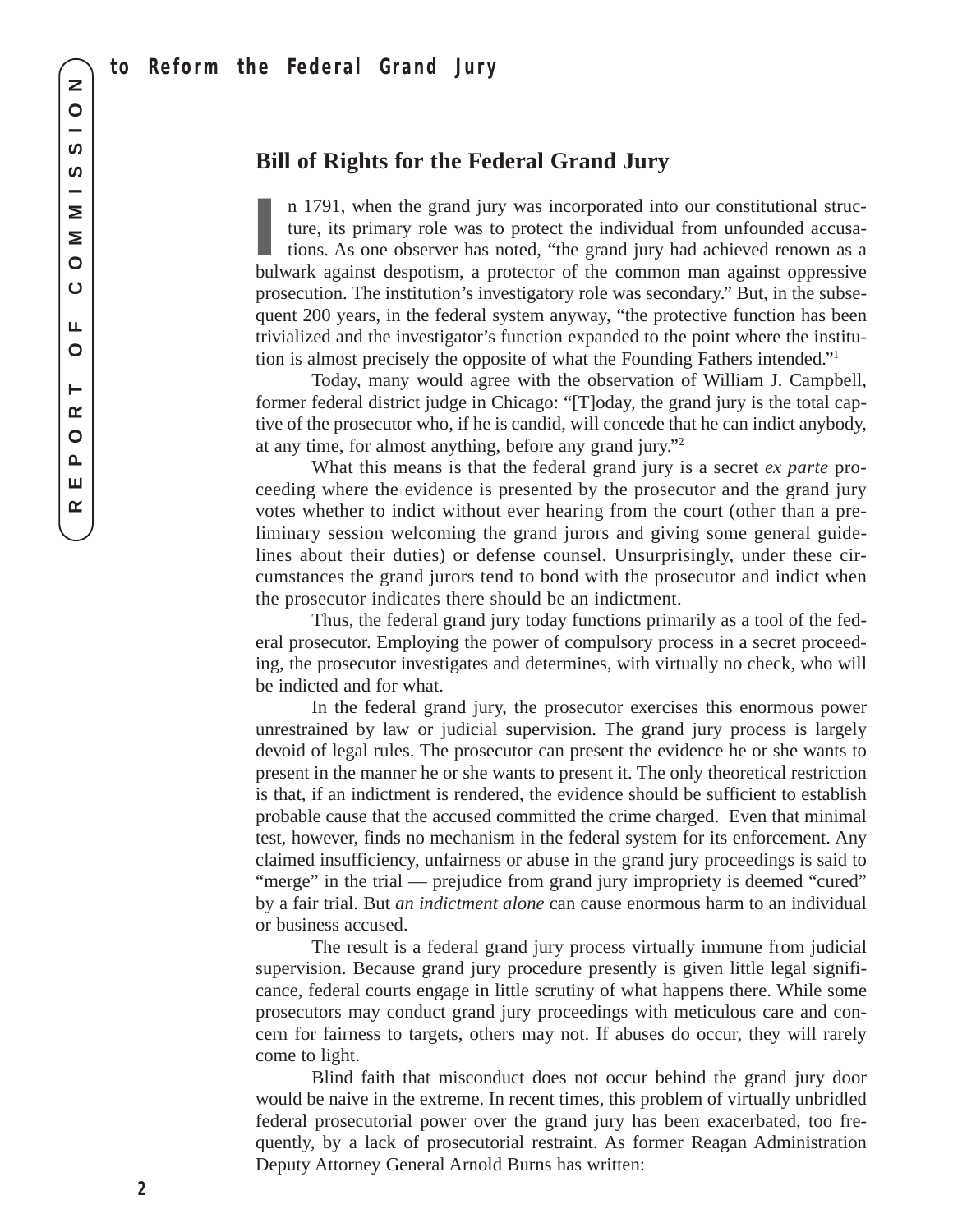[M]ost prosecutors . . . work long hours with little glory trying to bring about a just result. The problem is at the margins — but the margins are growing. Increasingly, the high public profile of a target or the attentiongrabbing nature of the alleged wrongdoing may have more to do with a matter's "prosecutorial merit" than the strength of the evidence or the seriousness of the crime.

The problem has become endemic, and the solution will need to go beyond *ad hoc* displays of judicial exasperation and oversight.

\* \* \*

\* \* \*

What has been lost is a sense of proportionality and identification of priorities.3

Reinforcing this observation are the many recent opin-Reinforcing this observation are the many recent opin-  $\frac{1}{2}$  of The grand jury process is rial misconduct.

For example, as Seventh Circuit U.S. Court of Appeals Judge Richard Posner has so aptly put it: "[t]he increase in the number of federal prosecutors in recent years has brought with it problems of quality control." Judge Posner went on to describe and condemn a campaign of harassment waged against a respected criminal defense attorney who was thereby forced to abandon his representation of a client in order to defend himself: "On meager grounds, the U.S. Attorney's office launched a sting operation against the lawyer for an individual under criminal investigation by the same office. Although the operation produced zero evidence or leads to evidence of illegal conduct, it dragged on for two years."4

Likewise, in a recent case in which an assistant U.S. attorney concealed evidence and then lied about it, Ninth Circuit U.S. Court of Appeals Judge Alex Kozinski wrote: "[t]roubled as we are by the prosecutor's conduct, we're more troubled still by the lack of supervision and control exercised by those above him. . . . How can it be that a serious claim of prosecutorial misconduct remains unresolved — even unaddressed — until oral argument in the Court of Appeals?"5

Indeed, as far back as 1990, a congressional subcommittee looking into the Justice Department's internal controls asked the Department's Office of Professional Responsibility (OPR) what disciplinary action it had taken in each of ten cases *in which federal judges had made written findings of prosecutorial misconduct.* After lengthy delay, the panel was finally informed by OPR that "no disciplinary action has been taken in any of the ten cases." The subcommittee observed that "repeated findings of no misconduct, and the Department's failure to explain its disagreements with findings of misconduct by the courts, raises serious questions regarding what [it] considers 'prosecutorial misconduct.' . . ."6

largely devoid of legal rules. The prosecutor can present the evidence he or she wants to present in the manner he or she wants to present it. . . . \* \* \*

The result is a federal grand jury process virtually immune from judicial supervision. **"**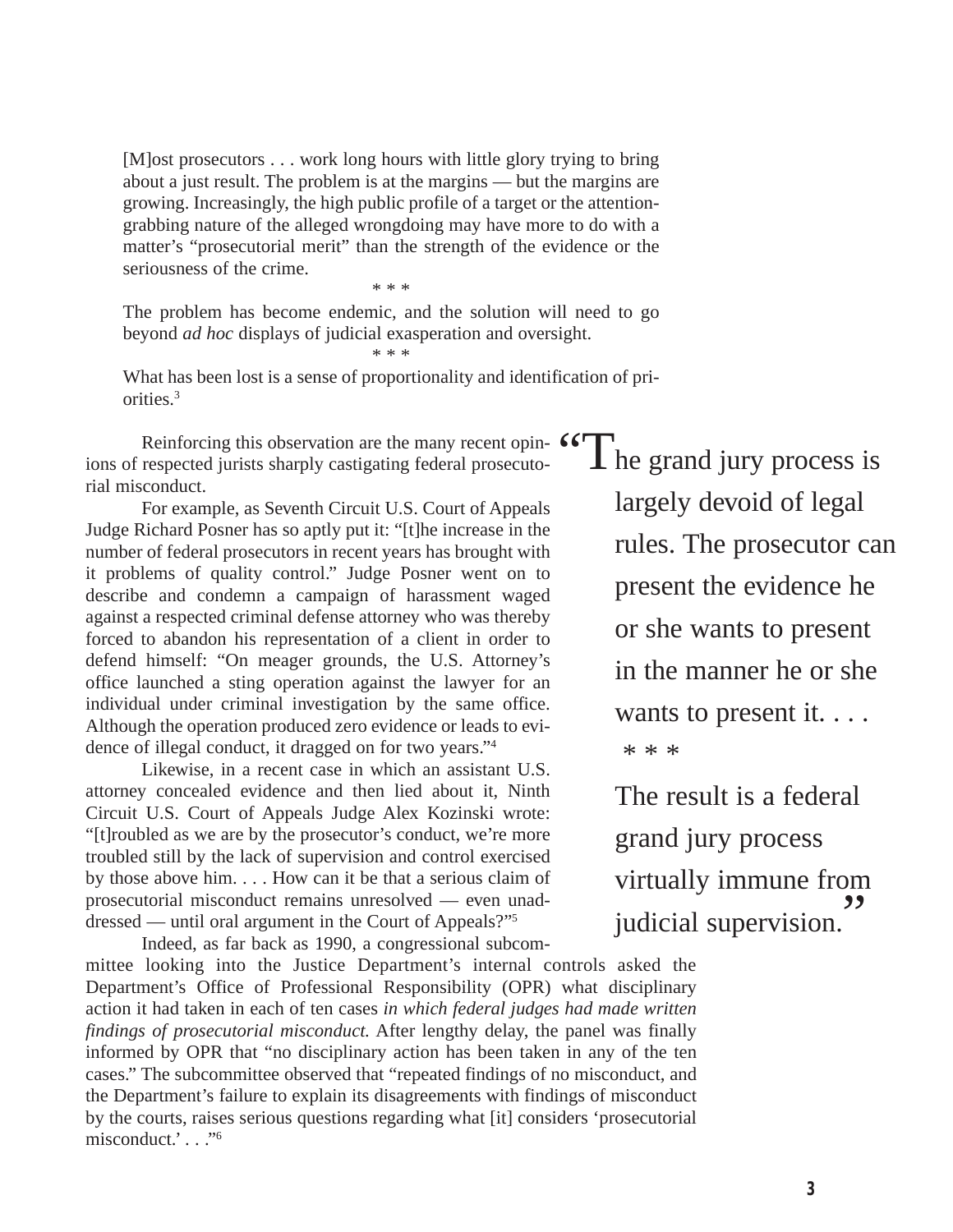### **Power to Harm**

Representative Henry Hyde (R-Ill.), Chairman of the U.S. House Judiciary Committee, recognized the problem in statements supporting his important legislation of 1997, to permit motions for at least some recoupment of cost by individual and small business victims of "bad faith, vexatious or frivolous" federal prosecutions: "[Some federal prosecutions are] not just wrong, but willfully wrong, frivolously wrong. They [federal prosecutors] keep information from you that the law says they must disclose. They suborn perjury." The legislative history accompanying the statute notes that the current federal grand jury does not protect citizens from a wrongful indictment and prosecution by the prosecutor in charge of that body. The Conference Committee specifically notes that a finding of probable cause by a federal grand jury does not insulate the government from a judicial finding of a bad faith, vexatious, or frivolous prosecution.7

The first successful Hyde Amendment case was *United States v. Holland*, in the Eastern District of Virginia.8 The case involved a Virginia state senator (Richard J. Holland) and his small-town bank, in which federal "banking regulators . . . took a small-time, technical violation that usually goes unchallenged and grew it into a 31-count indictment against [Senator Holland] and his son."9 Presiding Judge Morgan threw out the case at trial — "virtually unheard of in the Eastern District of Virginia."10 In explaining to the jury his reasoning for finding the Hollands not guilty, the judge noted how the prosecution had picked and chose "only what it wanted from grand jury testimony" and had "ignor[ed] conflicting testimony and evidence."11

Similar is the case of the first Hyde Amendment motion filed, *U.S. v. Hogge*, in the Southern District of Texas — a case involving a former sales vice president of a now-defunct defense contractor, indicted for conspiring to defraud the U.S. Army. An FBI agent had assured Sharon Hogge that investigators were not focused on her. So, Ms. Hogge spoke freely with federal agents, pointing them to addresses where they found company records. She took notes during her conversations with agents, transcribing the words reflecting the agents'assurances to her like: "no ambush," and repeatedly scribbling, "I am not a criminal target."12

Yet, when federal prosecutors convened a grand jury investigation into the company's suspected over-billing of the Defense Department, they added Ms. Hogge to the target list and easily obtained an indictment against her — despite the fact that as a sales vice president, she did not bill the Army or even handle an inventory. She learned she had been indicted when her husband woke her one Saturday morning in 1996 and stuck a newspaper in her face.

Prosecutors pushed their shoddy case to trial. There, the government's case fell apart. Federal judge Hoyt criticized the prosecutor for trying to "make a criminal case out of a dispute over an accounting principle." He added: "I don't see *any evidence* suggesting . . . that Sharon Hogge should be charged in any of these counts" [against the company's executives]."13 Still, during the course of the prosecution, Ms. Hogge miscarried twice from the stress of the ordeal, considered suicide, and for the first time in her life, had to start seeing a psychologist.14 Ms. Hogge was unsuccessful in her Hyde Amendment motion for fee and cost reimbursement for the ordeal, because the final order dismissing the case against her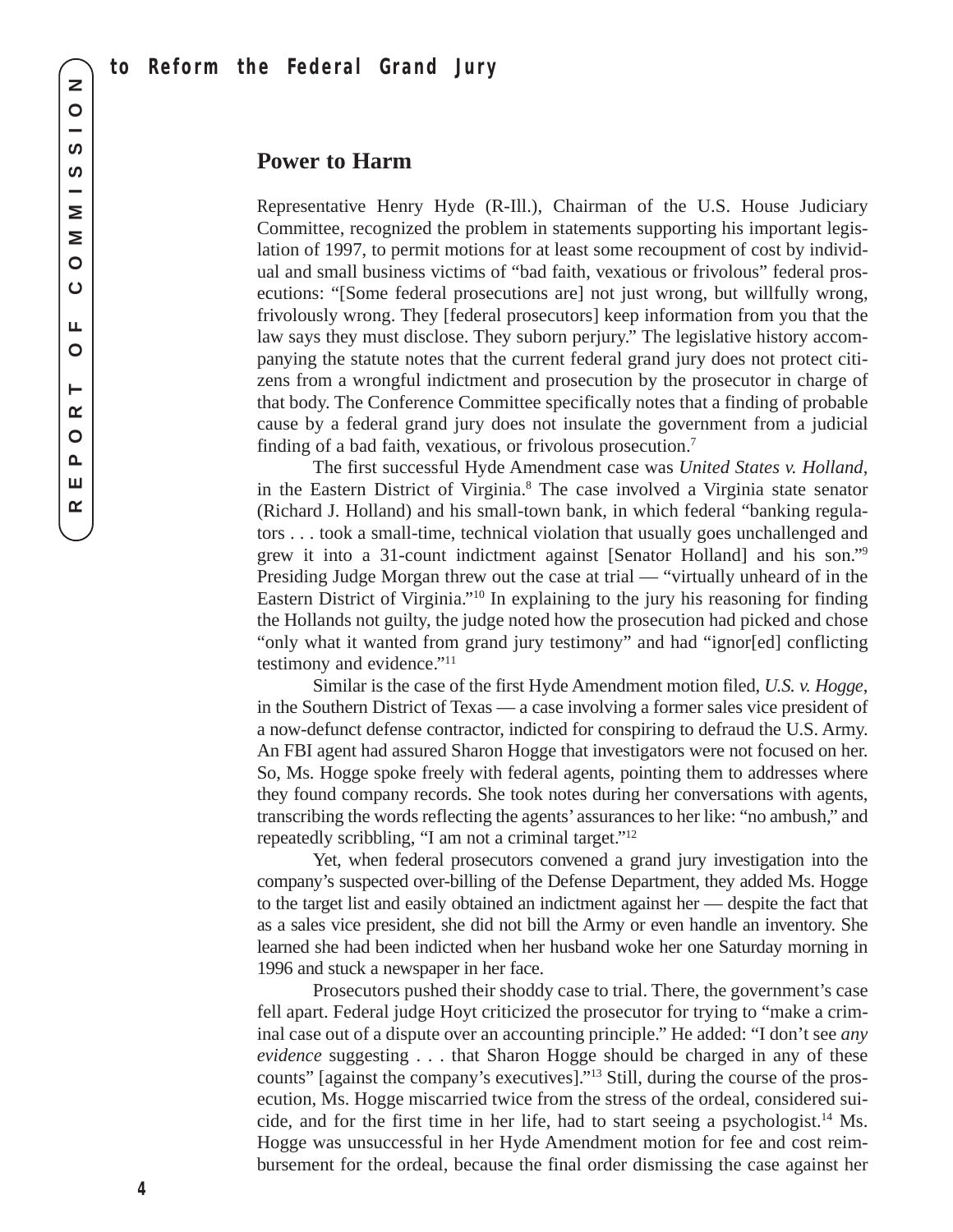had come down *two days* before the effective date of the Hyde Amendment, and the law does not have retroactive application.15

The Hyde Amendment is a very helpful measure for correcting wrongful prosecutions, but it comes at a fairly late stage of the proceedings. A wrongful indictment in itself — regardless of ultimate outcome — remains devastating. As Justice Kennedy noted in his plurality opinion for the U.S. Supreme Court in *Gentile v. Nevada*, in the time period between indictment and trial, the accused may suffer ruinous consequences to his reputation and employment from which he may never recover even if acquitted.16 Now, with the dramatic decrease in the proportion of federal indictments that go to trial as compared to that prior to the enactment of the sentencing guidelines in 1987, the grand jury has in effect become the body of last resort for many accused in the federal criminal justice system.<sup>17</sup>

These serious consequences make imperative efforts to restore a meaningful shield function to the federal grand jury. Additional safeguards are needed, to protect the individual or business subject to grand jury investigation, and to protect against the waste of tax dollars squandered on investigations and prosecutions that should not be pursued in the first place. We submit that basic reform of the federal grand jury is a logical and necessary next policy step for Congress to take in efforts to restore a balance of fairness to the nation's criminal justice system. While the grand jury continues to serve as a sword for the prosecutor, it has long ceased to perform its historic function as an independent entity acting as a shield to safeguard the citizenry against prosecutorial excess.

### **Proposals for Reform**

The following ten reforms — a Bill of Rights for the Federal Grand Jury — are mainly drawn from those proposed by the American Bar Association (ABA) more than 20 years ago by its Criminal Justice Section Committee on the Grand Jury ("ABA Report"). Congress held hearings on these proposals but failed to pass them. However, recent developments, noted above, have created a new urgency for grand jury reform, as a critical policy step toward re-establishing a sense of fair balance to the now truly enormous federal prosecutorial/investigative power.

We submit that these reforms strike the appropriate balance between the public's interest in effective law enforcement and the public's interest in protecting the rights of individual citizens and businesses involved in the federal grand jury process.

The great benefit from the proposed reforms, and increased judicial scrutiny of the grand jury process, would be that flaws in potential charges might be exposed at the grand jury stage, and unwarranted prosecutions would be less likely to be brought. At least some individuals and businesses would be spared the devastating effects of being forced to face trial on meritless charges.

At the same time, none of these reforms would disrupt the effective functioning of the grand jury or add significantly to the burden of federal courts and prosecutors. Indeed, several of the proposed rules have been in effect for some time in some state jurisdictions, without any adverse consequences to effective law enforcement. N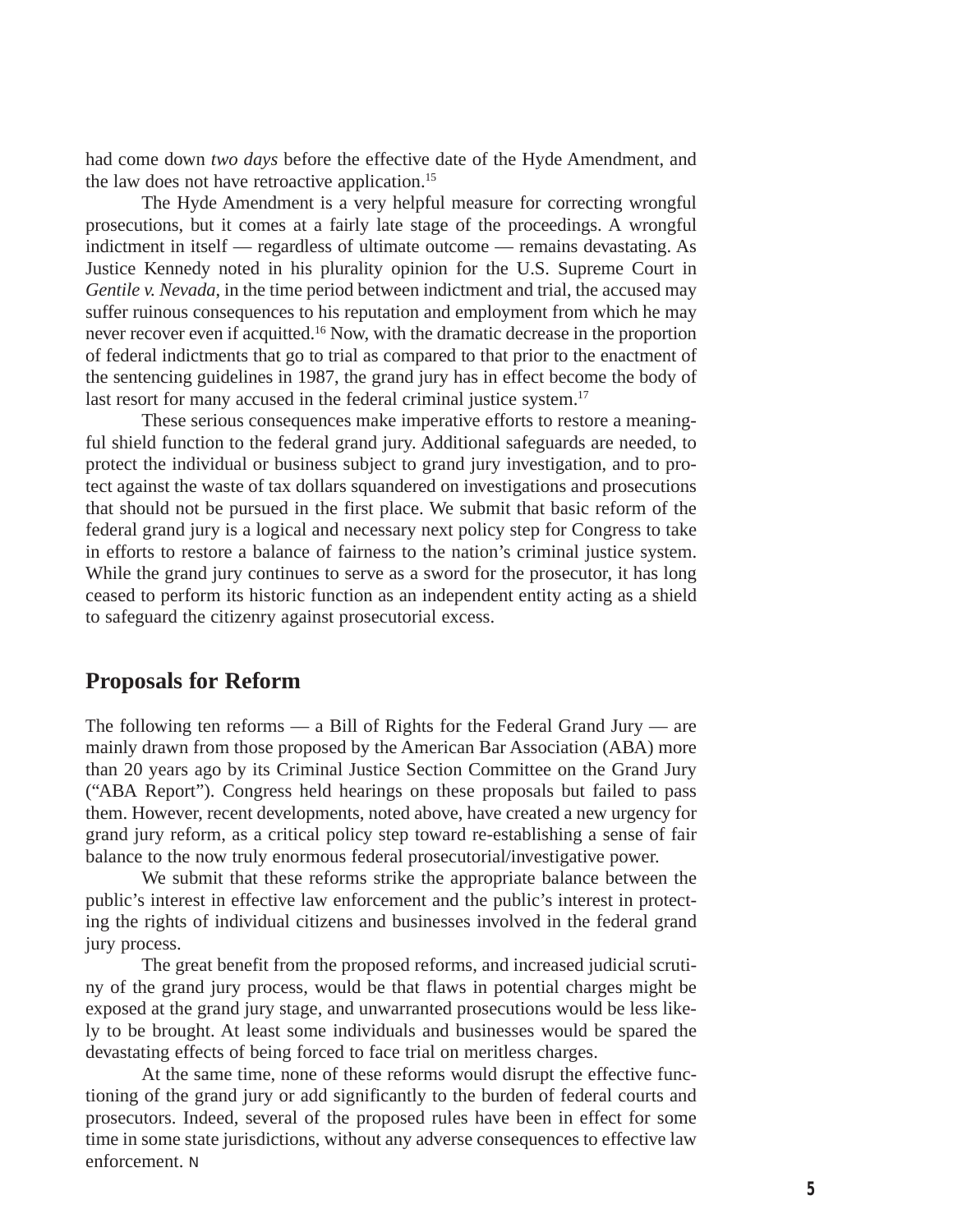## **Criticisms of Federal Grand Jury Reform Proposals**

The critique of our grand jury reform proposals is largely encapsulated in opposition to the right to counsel in the grand jury room. First, opponents claim that the presence of counsel will transform the grand jury proceeding into an adversarial situation. This runs counter to the historic function of the grand jury and turns it, in effect, into another trial. Second, opponents argue that such reform will make the system of justice less efficient by encumbering the process with additional procedures.

These concerns mirror the critiques of other federal grand jury reform proposals. For example, the U.S. Supreme Court in the *Calandra* case of the early 1970s, stated:

Permitting witnesses to invoke the exclusionary rule before a grand jury would precipitate adjudication of issues hitherto reserved for the trial on the merits and would delay and disrupt grand jury proceedings. Suppression hearings would halt the orderly progress of an investigation and might necessitate extended litigation of issues only tangentially related to the grand jury's primary objective. The probable result would be "protracted interruption of grand jury proceedings," effectively transforming them into preliminary trials on the merits. In some cases the delay might be fatal to the enforcement of criminal law.<sup>18</sup>

Fear of delay and of turning federal grand jury proceedings into a "preliminary trial" are both cited as reasons for not extending the exclusionary rule to grand jury proceedings.19

A third objection raised against counsel in the grand jury room is that it allows for the control of witnesses in corporate and organized crime cases, and high-level drug cases. The fear is that the subject of the investigation would control the selection of counsel for the witnesses, and that the witnesses' testimony would be less forthcoming with such counsel in the grand jury room.

# **Response to Criticisms**

We think the critics fail to adequately appreciate the positive practical experiences of states which have implemented a number of these same reforms. Particularly notable in this respect are Colorado and New York.

In Colorado, for example, if a *Miranda*-like warning is not given to a witness before testimony, the witness cannot be prosecuted as a result of any information presented to the state grand jury. The warning includes an advisory as to the right to counsel. Defense counsel are allowed in the grand jury, but can only act as advisors, as would be the case under our proposal. According to H. Jeffrey Bayles, a former Denver chief deputy district attorney, the presence of counsel has not disrupted or impeded the functions of the grand jury. In fact, the opposite has been true. He explains: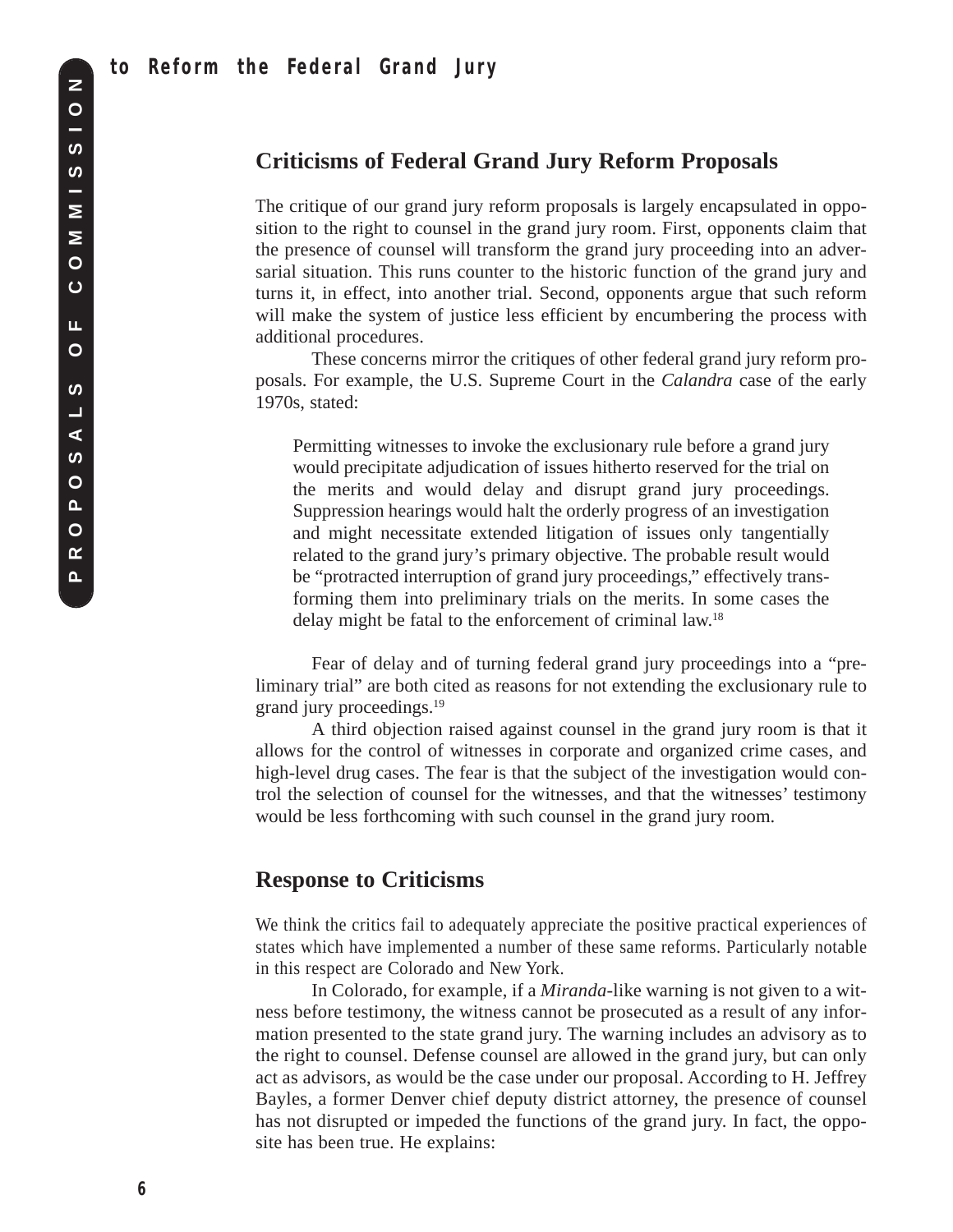The presence of counsel has a definitely positive effect. Prosecutors who have worked under both the new and old laws strongly prefer the new. Not only does the new law speed the process by eliminating the walk outside the room on every question, but it also reduces the number of questions requiring conferences. The educational process, which of necessity accompanies having counsel in the grand jury room, promotes a better understanding of the grand jury within the bar. The more the processes are known, the less is the aura of mystery surrounding the grand jury. When the mystery leaves, so does much of the fear and distrust of the institution. The demand for abolition of the grand jury will decrease in direct proportion to the number of counsel who attend grand jury sessions with their clients.<sup>20</sup>

Experiences in other states where counsel is permitted in the grand jury room appear to have been similarly successful.<sup>21</sup>

The state grand jury in New York is also similar in many respects to the model we suggest. There, the rules of evidence for grand jury proceedings are virtually identical to those which govern trials. Targets have the right to testify on their own behalf and can recommend specific witnesses to the grand jury.22 Examination of reported decisions in New York, as well as the collective experience of Commission members from New York, reveals that procedures there have not led to the kind of inefficient mini-trials hypothesized by opponents of reform.

With respect to the claim that the proposal will allow control of witnesses in organized crime and drug cases, the case has not been made by critics of reform that state experiences have demonstrated that lawyers for witnesses have suborned perjury or obstructed the witness's truthful and complete grand jury testimony.

The reform proposal of permitting counsel for witnesses in the grand jury room certainly should not be rejected on the basis of what is, at best, a speculative claim. Further, should any such obstructionism actually emerge in any case, our proposal has made provision for its prompt and forceful correction by the supervising court. Our proposal is plain that the federal court with jurisdiction over the relevant grand jury shall enjoy a specific *congressionally-authorized* power (that is, not the inherent judicial power rejected by the *Williams* Court) — to remove, or otherwise sanction, an obstructionist lawyer. *See* Recommended Reform Right One, *supra.* 

To the extent that some critics express concern about witness counsel in the grand jury lending itself to increased breaches of secrecy by "house counsel" to a business or organized crime organization, this can also be addressed through the courts' attorney removal and other sanctioning powers. Moreover, realistically, inhouse counsel can get this information anyway, albeit perhaps a *less-than-entirelyaccurate* rendition. This is true of the objection to allowing witnesses access to the transcripts of their testimony, as well. Any potential for these reforms to increase breaches of secrecy is not an appreciable risk. As Watergate prosecutor, now White House Counsel, Charles Ruff has well explained:

In the typical grand jury investigation into the activities of any hierarchically structured organization, a witness from the lower or middle levels represented by counsel hired by his superiors [the entity], will meet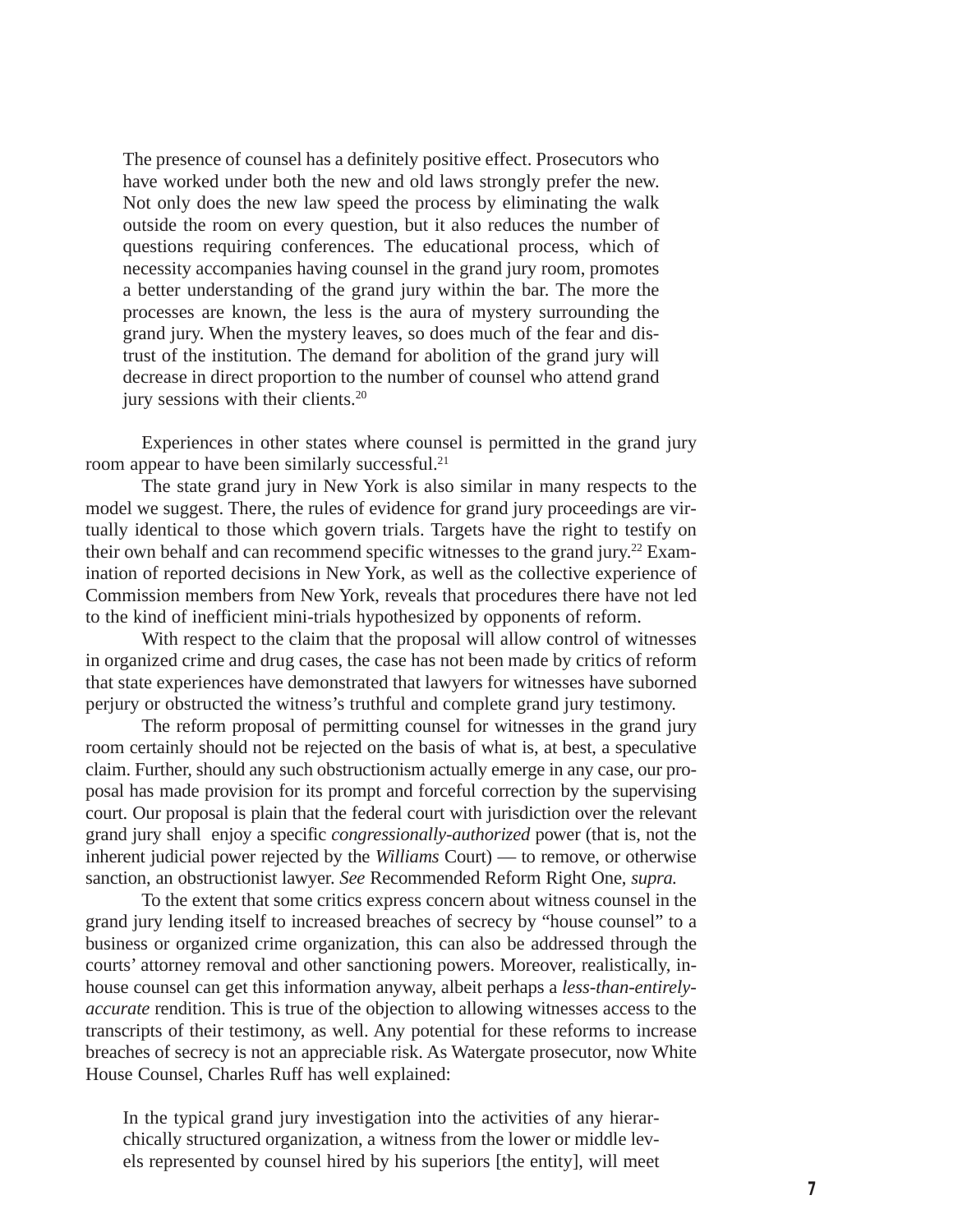with the prosecutor and there will be some discussion both about his status and about the nature of his prospective testimony. If his lawyer advises him to assert his privilege against self-incrimination, and the prosecutor does not immunize him, it is difficult to see what added harm is created by permitting the witness' lawyer to be in the grand jury room. If the witness is advised to testify without asserting his privilege, there is some risk that he will be less candid if his employer's representative is present, but I question whether the risk is measurably greater than it is with the lawyer outside the grand jury room, since, if the witness' testimony is helpful to the government, that fact will probably become evident to the lawyer in fairly short order. If the government decides to immunize the witness, it has already announced that it considers him a potential witness against his employer, and has laid a firm basis for the [judicial] disqualification of [house] counsel.<sup>23</sup>

Nor will our other proposed reforms disrupt the grand jury proceedings. Our proposals would not shift suppression and/or dismissal hearings back to the grand jury stage of proceedings. Rather, any suppression or dismissal motion would be made as one of several post-indictment, but pre-trial, matters.

The Supreme Court has not spoken against the policy changes we advocate. True, in the early 1970s, in *United States v. Calandra*, the Supreme Court ruled that the *judicially created exclusionary rule* does not apply in grand jury proceedings. However, neither *Calandra* nor any other Supreme Court decision regarding the courts' limited *inherent* powers to address grand jury impropriety by prosecutors addresses the policy decision, exclusively reserved to Congress, as to the advisability of re-calibrated, statutory safeguards for the individual or business called before the modern federal grand jury.

Evidence illegally obtained by *electronic surveillance* is, in fact, specifically excluded by statute from use in the federal grand jury.<sup>24</sup> In 1974, the *Calandra* Court felt it could confidently state that, "for the most part, a prosecutor would be unlikely to request an indictment where a conviction would not be obtained."25 Today, however, in the wake of a recent explosion in the number of federal prosecutors — with the accompanying "problems of quality control" identified by conservative jurists like Richard Posner and Alex Kozinski, among many others — that sort of confidence is called into serious question.<sup>26</sup> With approximately four times the number of federal prosecutors, exercising vastly expanded powers over the citizenry in investigation and prosecution of manifold more federal criminal offenses, this belief is highly debatable. At least now, sound policy dictates that there simply should be no basis for a prosecutor *to even consider* utilizing in the grand jury evidence he or she believes to be unlawfully obtained.

If the federal grand jury is to serve its historical function of being shield as well as sword, the integrity of the process must be maintained. The fact that the Supreme Court has decided it does not possess the *inherent power*to supervise the federal grand jury is no argument against legislation excluding unconstitutionally obtained evidence from the process. In order to actually effectuate this sound principle, the federal courts must be congressionally empowered to dismiss, with or without prejudice, an indictment obtained through the grand jury in violation of this basic rule.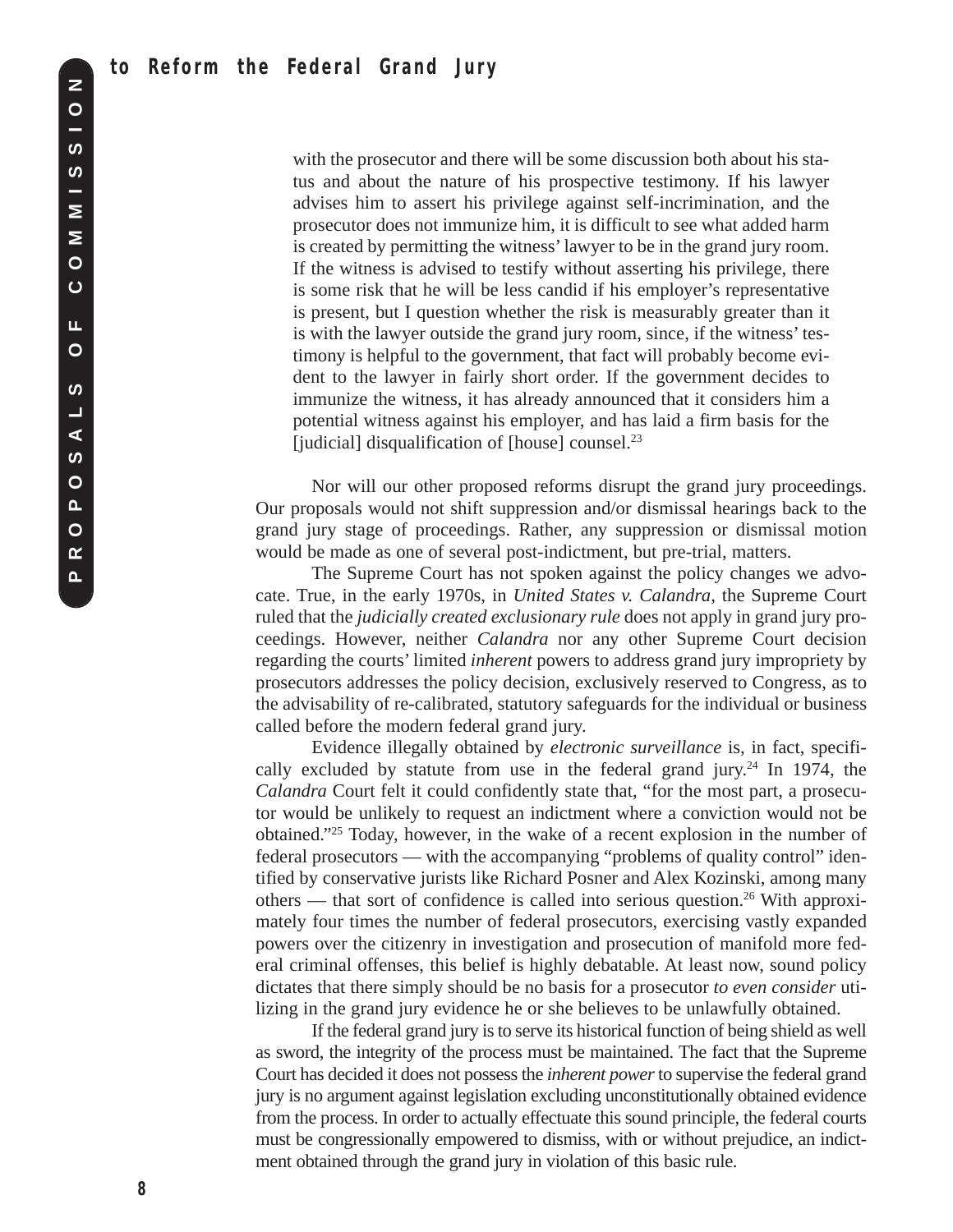## **Compelling Need for Federal Grand Jury Reform:** *Now More Than Ever*

The purpose of federal grand jury reform is to bring about changes in the institution so that it might again function as most feel it should — as an investigative arm of the government capable of combating crime, but also, simultaneously, a critical protector of citizens' rights. Some, following certain court precedent, may object in the belief that the federal grand jury has never ceased to act as both a sword and shield. Some federal prosecutors may perceive such reforms as a threat to their ability to obtain indictments. But maintaining the *status quo* ignores the fundamental principles that are at the heart of our justice system in America.

Despite the increasingly compelling need for reform, the federal grand jury has remained largely unchanged. Two decades ago, at the urging of the American Bar Association and many others, Congress actively considered similar reform proposals. Numerous bills were introduced, detailed studies performed, and a multitude of testimony presented.<sup>27</sup> Yet few changes resulted. Changes that did result — the recording of grand jury proceedings and issuance of prosecutorial guidelines — although helpful, have proved over the course of the intervening years to have very little impact on the core concerns that fueled the calls for modest reforms.

In the intervening decades, the number of federal prosecutors has exploded while effective controls against federal grand jury abuses have dwindled. The result has been an increase in prosecutorial excesses that has resulted in witness abuse and indictments that should never have been brought — destroying the lives, careers and businesses of innocent Americans. The need for federal grand jury reform, to safeguard the citizenry against such excess, has only gotten greater.

The federal grand jury is back in the spotlight. One can hardly open a newspaper or turn on the radio or television without hearing criticism or concerns about unfairness to citizens exposed to the grand jury process.28 Americans are troubled as their fellow citizens increasingly relate grueling and costly experiences as they emerge from testifying before a federal grand jury.

Rather than repeat the mistakes of the past, we need to learn from them. At the very least, if the case was not made in the 1970s for some basic federal grand jury reforms, we submit that recent experience has made the case for reform today. The modest measures recommended in this Report will help return the institution of the federal grand jury to its rightful place within our justice system — as a viable means for helping to ferret out criminal activity *while also ensuring fairness to all individuals and businesses who come within its focus.* N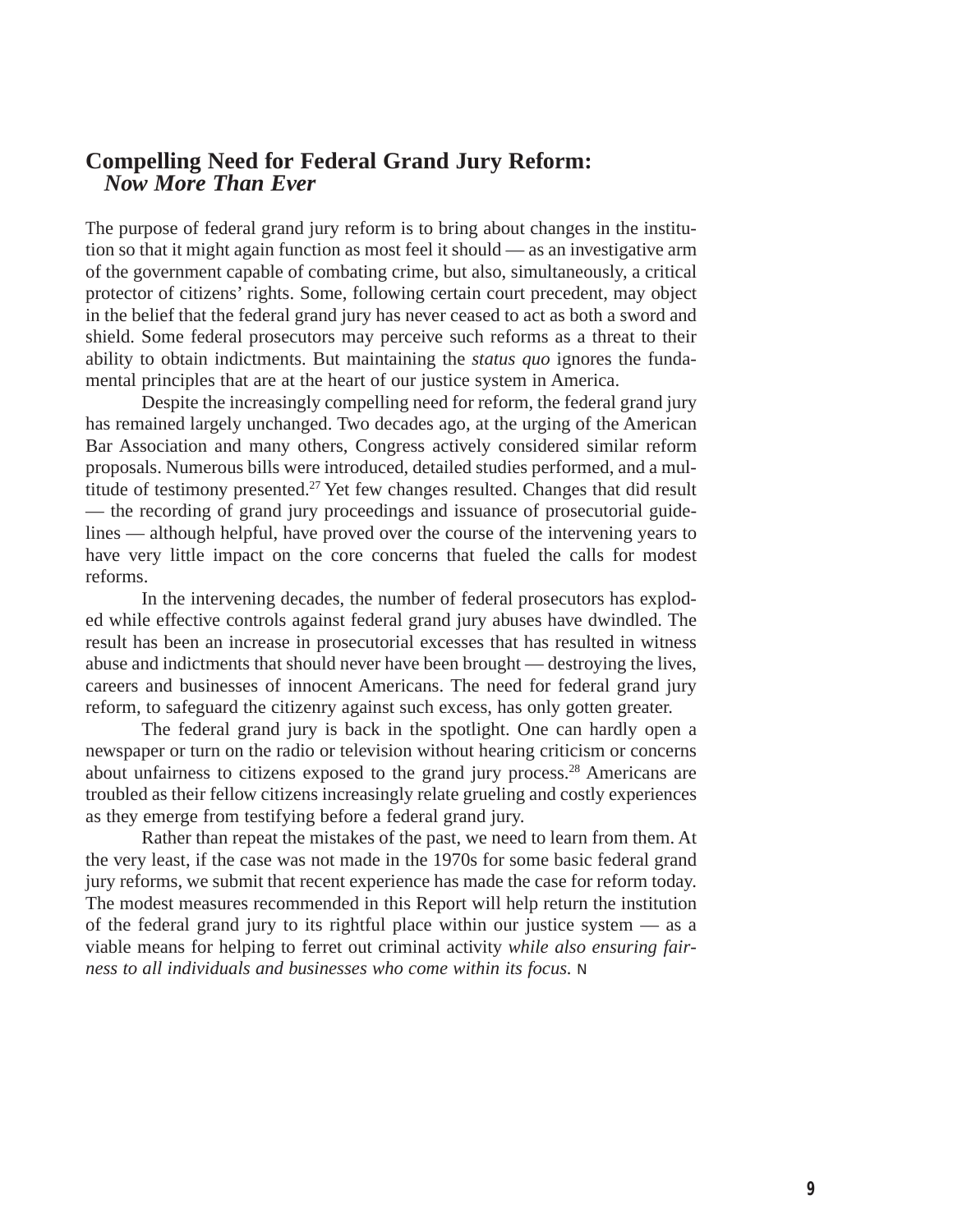# **FEDERAL GRAND JURY** ill of  $R$  ights  $\star$

**1.** *<sup>A</sup> witness before the grand jury who has not received immunity shall have the right to be accompanied by counsel in his or her appearance before the grand jury. Such counsel shall be allowed to be present in the grand jury room only during the questioning of the witness and shall be allowed to advise the witness. Such counsel shall not be permitted to address the grand jurors, stop the proceedings, object to questions, stop the witness from answering a question, nor otherwise take an active part in proceedings before the grand jury. The court shall have the power to remove from the grand jury room, or otherwise sanction counsel for conduct inconsistent with this principle.*

Presently, a witness — including a target or subject of investigation — who appears before a federal grand jury is not entitled to counsel inside the grand jury room. The witness must request permission from the grand jury to consult outside the grand jury room with counsel. Nowhere else in the criminal justice process is a person who desires counsel denied the right to have counsel at his side as he is questioned.

Exclusion of counsel is unfair to the witness. A key aspect of our criminal justice system is the ability to consult with counsel. Significant legal risks confront the grand jury witness, such as the danger of self-incrimination, contempt or perjury. Also, privileges such as attorney-client privilege may inadvertently be waived. Often, the witness appears for hours. In the intimidating atmosphere of the grand jury, the witness may have difficulty remembering his attorney's instructions and may be too frightened to request a halt in the proceedings so he can consult with counsel outside the grand jury room.

As the 1977 ABA Report on grand jury reform stated: "Requiring a witness who needs advice of counsel to consult his attorney outside the grand jury room door is awkward and prejudicial. It unnecessarily prolongs the grand jury proceeding and places the witness in an unfavorable light before the grand jurors." Former Watergate Special Prosecutor (now White House Counsel) Charles Ruff testified before Congress in the 1970s to the same effect, in favor of the reform proposal: "Most prosecutors would admit that they count on the burden of leaving the room to *dissuade the witness from asserting his right to counsel*."29

This reform will actually be *less* disruptive of grand jury proceedings than the current practice of stopping the proceedings so that the witness can leave the grand jury room. The proposal precludes counsel from addressing the grand jurors or participating in the proceedings. It simply provides that if the witness wishes to consult with her lawyer, she gets to speak with counsel before answering the question. This is eminently fair, and can help prevent injustice to the witness appearing before the federal grand jury without disrupting the proceedings.

**2.** *No prosecutor shall knowingly fail to disclose to the federal grand jury evidence in the prosecutor's possession which exonerates the target or subject of the offense. Such disclosure obligations shall not include an obligation to disclose matters that affect credibility such as prior inconsistent statements or Giglio materials.*

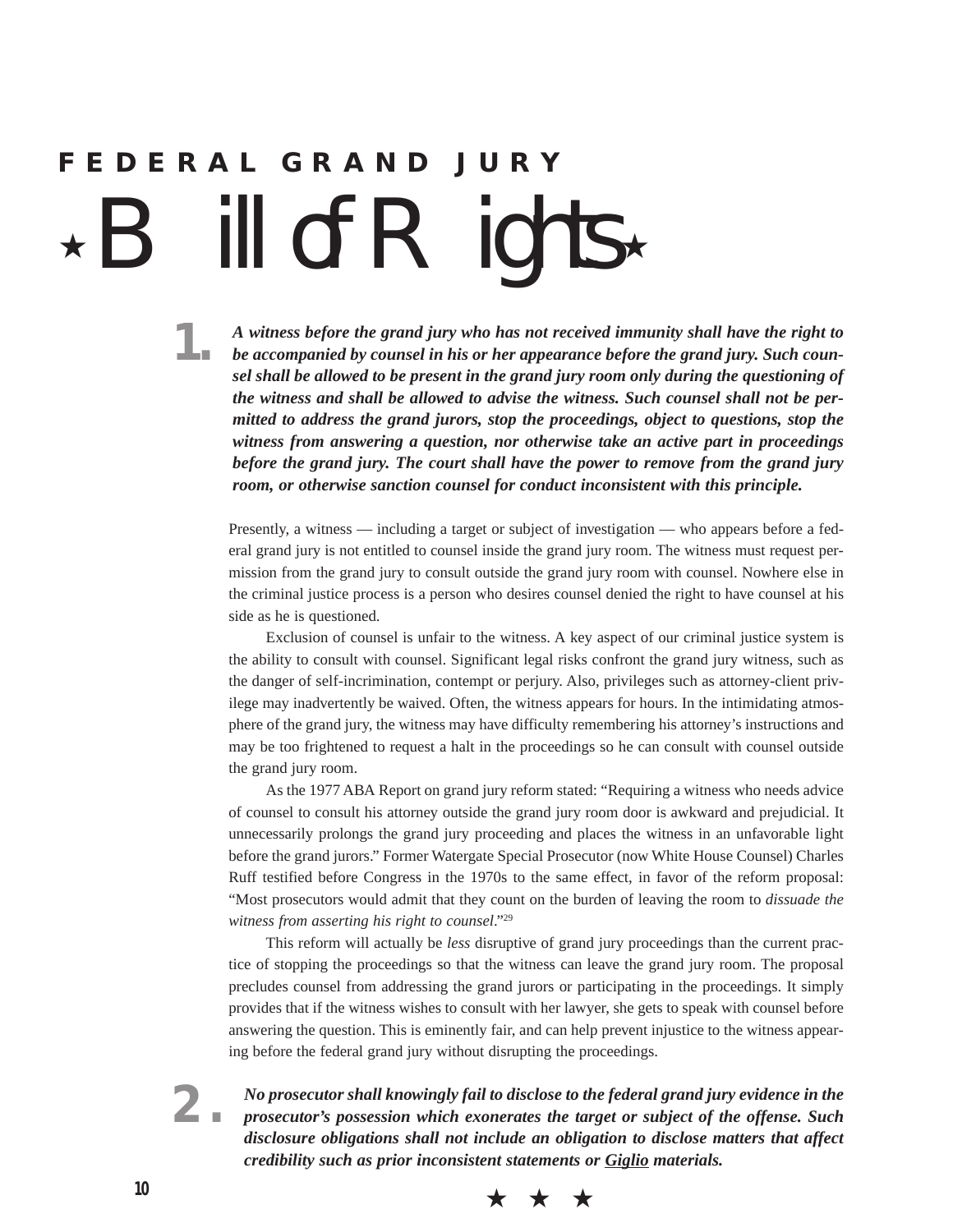$\mathbb{H}$ of R

ill of R

 $\delta R$ 

ill of R

ill of R

ill of R

ill of R

ill of R

ill of R

 $\log R$ 

 $\log R$ 

 $\log R$ 

 $\log R$ 

ill of R

ill of R

**11**

 $B \frac{1}{10^{6}R}$  ights

The 1992 U.S. Supreme Court decision in *United States v. Williams* established that the federal courts do not possess an *inherent power* to supervise the federal grand jury.30 Without congressional action, then, there is no effective judicial remedy for federal prosecutorial excesses in the grand jury process.

Because the grand jury operates virtually under total prosecutorial control, federal prosecutors can, and sometimes do, manipulate the proceedings. Fairness to the grand jury target — and respect for the grand jury's independence — requires that the prosecution be required to present to the grand jury known evidence negating guilt.

To effectuate this proposal, Congress should pass legislation authorizing the court's dismissal, with or without prejudice, of an indictment based upon the prosecutor's violation of this principle. This way, the federal courts would be able to check and balance prosecutorial powers, to safeguard the citizenry and the legal system against prosecutorial excesses in the federal grand jury.

This reform will not disrupt the efficient operation of the grand jury process. It does not shift hearings back to the grand jury stage of proceedings. Rather, the defense motion to dismiss would be made, and addressed by a court, post-indictment (but still pre-trial), only.

### **3.** *The prosecutor shall not present to the federal grand jury evidence which he or she knows to be constitutionally inadmissible at trial because of a court ruling on the matter.*

In *United States v. Calandra*, the Supreme Court ruled that the exclusionary rule did not apply in grand jury proceedings.<sup>31</sup>

Although evidence illegally obtained by electronic surveillance is specifically excluded by statute from use in the federal grand jury,<sup>32</sup> under *Calandra*, virtually all other illegally seized evidence is admissible in the grand jury. *Calandra* observed that "for the most part, a prosecutor would be unlikely to request an indictment where a conviction would not be obtained."33 But even if this debatable proposition is accepted, there should be no basis even for a prosecutor *to consider* utilizing in the grand jury evidence he or she knows to be unlawfully obtained.

If the federal grand jury is to serve its historical function of being shield as well as sword, the integrity of the process must be maintained. Since the Supreme Court has decided it does not possess the *inherent power* to supervise the federal grand jury, legislation excluding unconstitutionally obtained evidence from the process is necessary.

To effectuate this principle, the federal courts must be congressionally empowered to dismiss, with or without prejudice, an indictment obtained even in part by violation of this basic rule. Under this proposal, the court would not be able to dismiss if a violation is deemed to be harmless error — that is, if other, admissible evidence before the grand jury sustains the indictment.

This reform will not disrupt the grand jury process. Like Recommended Reform Right Two, it would not shift suppression and/or dismissal hearings back to the grand jury stage of proceedings. The suppression or dismissal motion would be made post-indictment (but still pre-trial), only.

★ ★ ★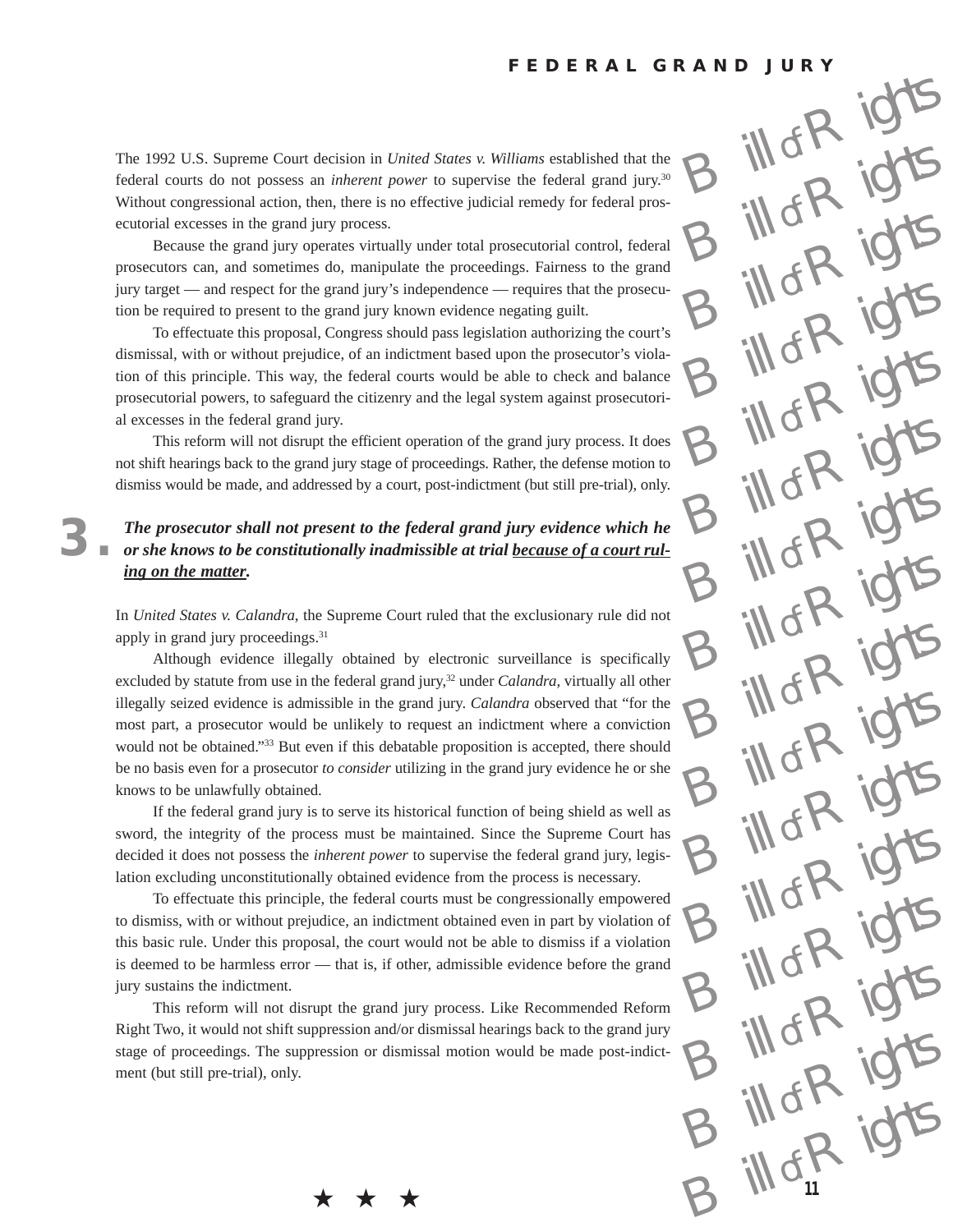### **FEDERAL GRAND JURY**

**4.** *<sup>A</sup> target or subject of a grand jury investigation shall have the right to testify before the grand jury. Prosecutors shall notify such targets or subjects of their opportunity to testify, unless notification may result in flight, endanger other persons or obstruct justice, or unless the prosecutor is unable to notify said persons with reasonable diligence. A target or subject of the grand jury may also submit to the court, to be made available to the foreperson, an offer, in writing, to provide information or evidence to the grand jury.*

In its 1977 Report recommending this proposal, the ABA stated:

This principle is intended to insure that individuals are given the opportunity to testify on their own behalf prior to being indicted. This is an essential ingredient in a fairly functioning grand jury — and criminal justice — system. Without it, the grand jury's essential function of arriving at an accurate indictment is undermined because the jurors may be denied certain evidence.

In fact, it is already the rule in New York that a defendant on notice of a state grand jury investigation has an absolute right to testify before the panel if he chooses and may also recommend specific witnesses to the grand jury.34

Drawing upon this New York model, our Recommended Reform Right Four proposes that a federal prosecutor be required to take all reasonable steps to notify a prospective defendant of his right to testify. The reasonableness touchstone of the proposal recognizes that, in some instances: (1) the prosecutor will truly be unable to locate such persons; or (2) notification may result in the person's fleeing, endangering witnesses or other persons or obstructing justice. In these extraordinary instances, notification of the right to testify would not be required (as it would be unreasonable). This measure should also include a specific provision permitting judicial dismissal of an indictment, with or without prejudice, for a failure to comply which does not fall within the reasonableness exceptions of the reform.

The second part of the proposal — that a target or subject may make available to the foreperson, through the court, an offer in writing to offer information to the federal grand jury — also insures that the grand jury receives all the relevant information it needs to actually make an informed decision on an indictment. There is no requirement that the foreperson accept the proffered information. Rather, the foreperson is simply made aware of its existence and afforded the choice as to whether it is relevant and helpful to the work of the grand jurors.

Still, we well recognize that the foreperson could feel inhibited from accepting the proffered information or evidence by the prosecutor's influence over the grand jury. Thus, a refusal to hear evidence proposed by the target or subject should provide the court grounds, in its sound discretion, to dismiss a resulting indictment with or without prejudice.<sup>35</sup>

### **5.** *Witnesses should have the right to receive a transcript of their federal grand jury testimony.*

A number of well-reasoned opinions have held that a witness has a presumptive right to obtain a transcript of his own federal grand jury testimony.<sup>36</sup> Notwithstanding this, federal courts still routinely deny motions by witness to obtain transcripts of their own grand jury testimony.

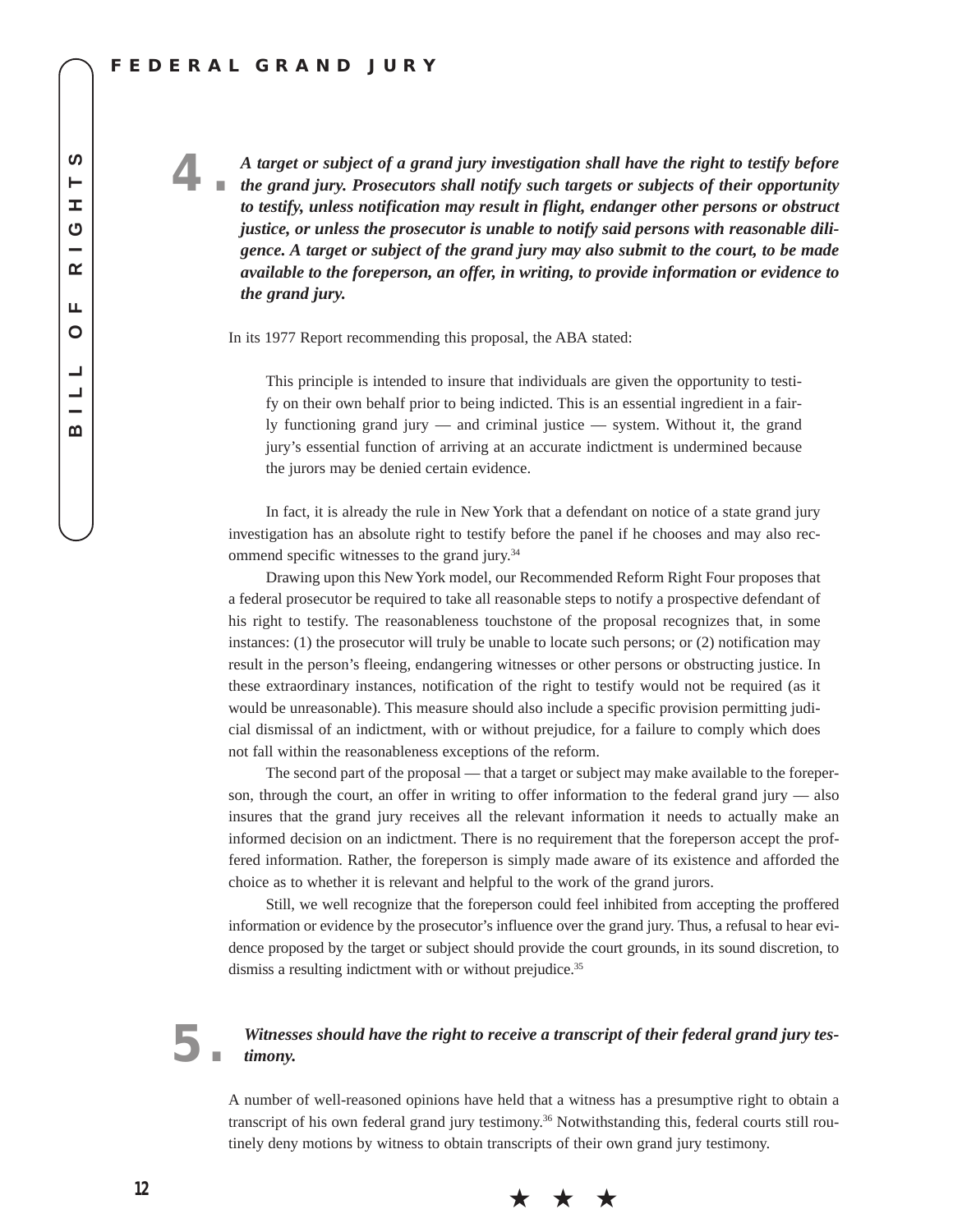$\mathbb{R}^k$ 

ill of R

 $\log R$ 

ill of R

ill of R

ill of R

ill of R

ill of R

ill of R

ill of R

 $\log R$ 

Iof R

ill of R

ill of R

Lot K 1811

The reasons favoring such disclosure are strong. Notwithstanding federal prosecutors' arguments that secrecy prohibits disclosure, Rule  $6(e)(2)$ , which deals with secrecy, does not preclude such disclosure. Indeed, a witness is free to tell the world what he has testified in the grand jury. Often, though, these oral renditions are inaccurate or untrustworthy, while a transcript would ensure accuracy.

At present, a federal grand jury witness must rely upon his memory or upon the lawyer's debriefing notes of his earlier grand jury testimony if called again to the grand jury. Witnesses are often called for multiple grand jury appearances. To clarify ambiguity, avoid inadvertent inconsistencies and to protect against a perjury indictment, a witness should be entitled to his own grand jury testimony.

Federal prosecutors recognize the value of providing or reading to their trial witnesses a transcript of their grand jury testimony before trial. This long-standing practice serves the prosecutorial purpose of minimizing impeachment of the witness at trial and providing the opportunity to clarify ambiguity during trial preparations. If the *prosecution's* witnesses enjoy such opportunity, how can it be argued that any witness should be denied a transcript of his grand jury testimony? Allowing witnesses called by the prosecutor at trial to review their own transcripts, while denying this right to any other witnesses recalled to the grand jury or called as a defense witness at trial, fosters a system of mere gamesmanship that denigrates the integrity of federal grand jury proceedings.<sup>37</sup>

In short, upon our collective analysis, as observed by one federal district court, we regard prosecutorial arguments against a witness's right of access to his grand jury testimony to be no more than "a paranoid secrecy for the sake of secrecy itself."38

# **6.** *The federal grand jury shall not name a person in an indictment as an unin-dicted co-conspirator to a criminal conspiracy. Nothing herein shall prevent the prosecutor from supplying such names in a bill of particulars.*

In *Briggs v. United States*, the Fifth Circuit powerfully stated the case for prohibiting the naming of persons in an indictment as unindicted co-conspirators.<sup>39</sup> Noting that a "grand jury indictment is a specific accusation of crime, having a threefold purpose: notice to the defendant, pleading in litigation, and the basis for the determination of acquittal or conviction," the court stated that "none of those functions encompasses public accusations directed at persons not named as defendants."40

As the ABA report stated in recommending this proposal, naming persons in an indictment as unindicted conspirators "stains the reputation of the person without providing any means for the person to show his innocence." This damage is often incalculable. It is not only a public embarrassment and lasting private humiliation, but it frequently causes loss of employment and jeopardizes opportunity for election to public office. Explained the *Briggs* court:

[T]he grand jury that returns an indictment naming a person as an unindicted conspirator does not perform its shielding function but does exactly the reverse. If the charges are baseless, the named person should not be subjected to public branding, and if supported by probable cause, he should not be denied a forum.<sup>41</sup> **14** of Rights and the denied a forum.<sup>41</sup><br> **13 14** of Rights

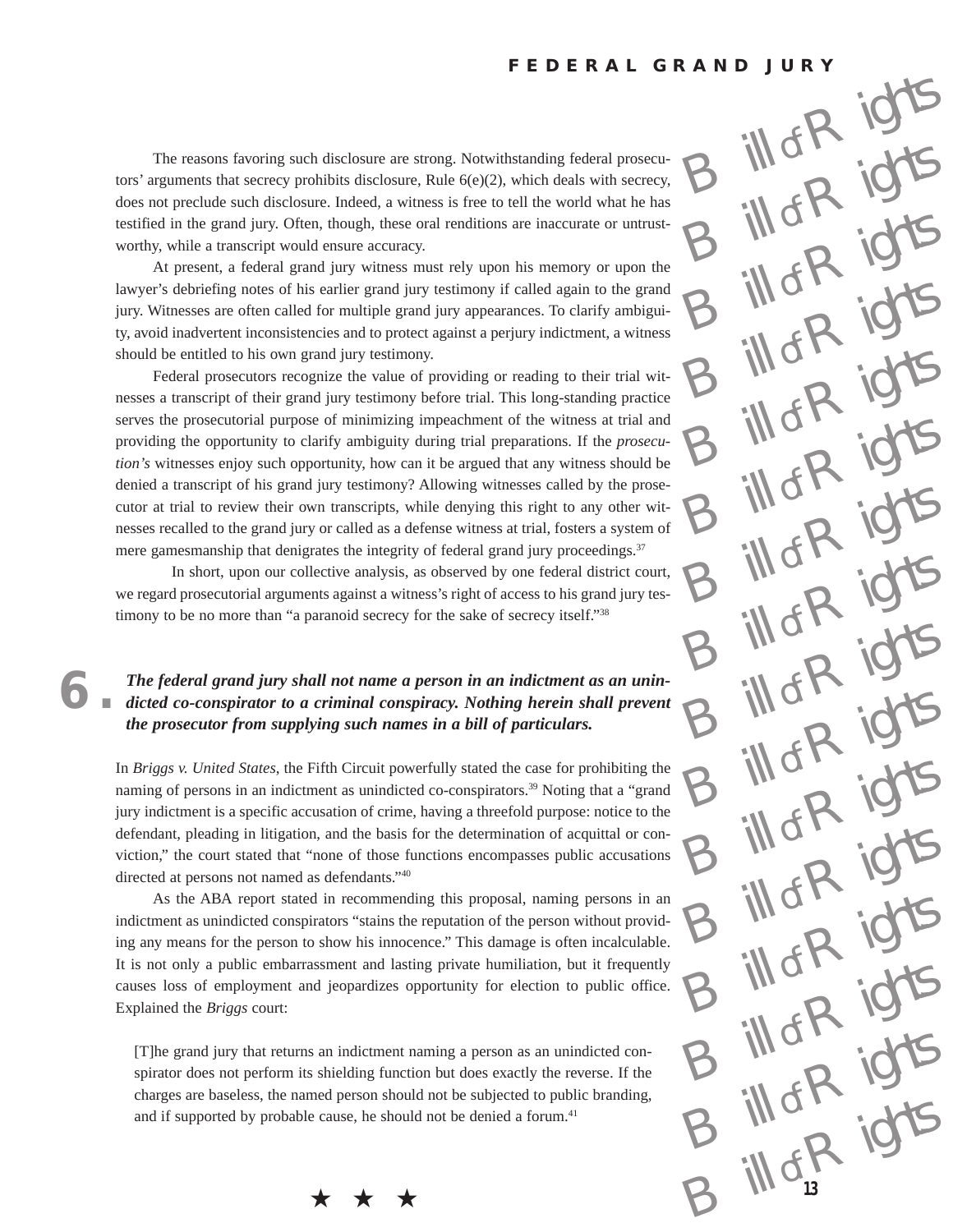### **FEDERAL GRAND JURY**

Answering critics of this reform, the second part of our proposal permits the federal prosecutor to disclose the names of unindicted co-conspirators in response to an appropriate request by defense counsel. This will afford prosecutors the opportunity, assuming evidentiary requirements are met, of introducing co-conspirator statements at trial. At the same time, it prevents the unfair branding of a citizen unindicted as well as the undue ambushing at trial of a citizen defendant.

### **7.** *All non- immunized subjects or targets called before a federal grand jury shall be given a Miranda warning by the prosecutor before being questioned.*

Federal prosecutors routinely tell witnesses they are not "targets" to get them to answer questions without counsel before the grand jury, only later to indict them after they have helplessly incriminated themselves. This problem can be curbed by requiring the brief issuance of a *Miranda*-type warning to grand jury subjects or targets.

If one is called before the grand jury for more than one appearance, she should be given a fresh set of warnings before the start of questioning at each additional appearance. Waiver of the rights can be made quickly and orally, as long as they are transcribed or recorded as part of the grand jury proceedings. *See also* Recommended Reform Right Nine, *infra.*

Such a reform is only fair. Complex and important legal issues face any subject or target before the grand jury. This is especially daunting for the typical, lay subject or target. An appearance before the grand jury may subject an individual to the grave danger of self-incrimination. The subject or target may inadvertently lose his right to claim the privilege against self-incrimination by operation of the waiver doctrine.

### **8.** *All subpoenas for witnesses called before a federal grand jury shall be issued at least 72 hours before the date of appearance, not to include weekends and holidays, unless good cause is shown for an exemption.*

This reform would prohibit the ambushing of witnesses by federal prosecutors who serve forthwith subpoenas at the 11th hour. All too frequently, there is no good reason for this lack of notice to the subject of the subpoena. The prosecutor is simply seeking to gain an undue advantage over the surprised, unprepared, and less likely to be counseled, witness. The proposal makes specific provision for the true emergency situation, in which at least 72 hours' notice is not reasonably possible.

**9.** *The federal grand jurors shall be given meaningful jury instructions, on the record, regarding their duties and powers as grand jurors, and the charges they are to consider. All instructions, recommendations and commentary to grand jurors by the prosecution shall be recorded and shall be made available to the accused after an indictment, during pre-trial discovery, and the court shall have discretion to dismiss an indictment, with or without prejudice, in the event of prosecutorial impropriety reflected in the transcript.*

★ ★ ★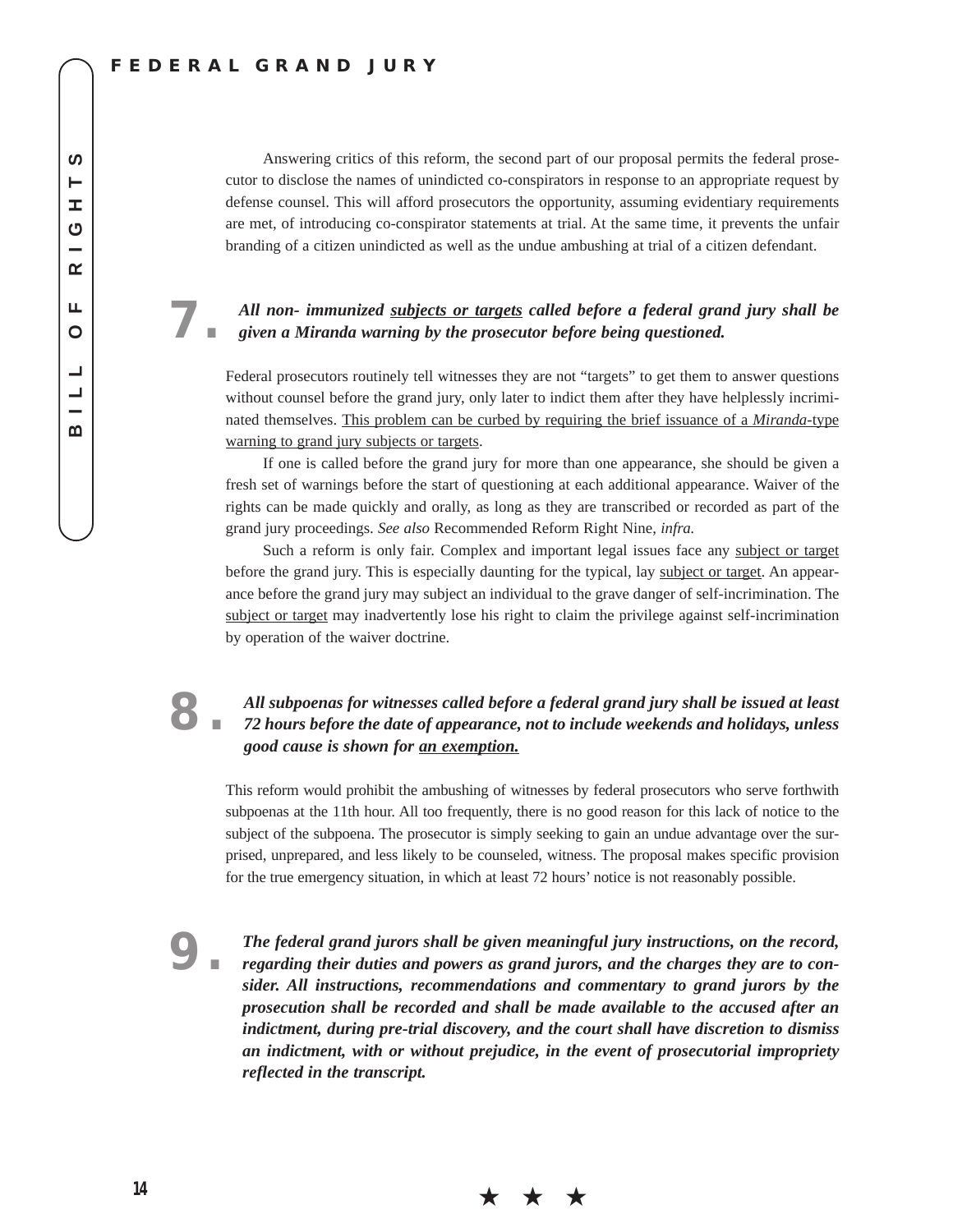ill of R

 $\log R$ 

 $\int_{af}$ R<sub>ight</sub>

d di

ill of R

ill of R

ill of R

 $\log R$ 

 $\int_{\alpha R}$ 

 $B$   $\frac{1}{2}$   $\frac{1}{2}$   $\frac{1}{2}$   $\frac{1}{2}$   $\frac{1}{2}$   $\frac{1}{2}$ 

 $B$   $\frac{1}{2}$   $\frac{1}{2}$   $\frac{1}{2}$   $\frac{1}{2}$   $\frac{1}{2}$   $\frac{1}{2}$ 

of R

 $10fR$ 

Iof R

 $\log R$ 

Grand jurors cannot exercise their historic powers of independence without meaningful jury instructions regarding their duties and powers as grand jurors, including the power to reject, as well as accept, the prosecutor's request for charges. Grand jurors, additionally, are entitled to receive instructions regarding the elements of the charges they are to consider. All instructions, as well as any statements made to grand jurors by prosecutors regarding the charges or the persons who are being investigated, must be on the record, so that the court, upon a proper showing by the parties, is able to properly supervise the fairness and integrity of the grand jury process.<sup>42</sup>

### **10.** *No prosecutor shall call before the federal grand jury any subject or target who has stated personally or through his attorney that he intends to invoke the constitutional privilege against self-incrimination.*

The federal prosecutor may, however, seek a grant of immunity or contest the right of the witness to assert the privilege against self-incrimination. In such a case, the prosecutor shall file under seal any motion to compel the testimony of a witness who has indicated his refusal to testify in reliance upon his privilege against self-incrimination and any witness may file under seal any motion relating to or seeking to exercise or protect his right to refuse to testify. All proceedings held on such motions filed under seal shall be conducted in camera unless the witness requests a public hearing.

The only purpose for calling before the grand jury a witness who has indicated that he intends to invoke his right against self-incrimination is to harass or intimidate the witness, unless the prosecutor has obtained a grant of immunity.

This principle is reflected in part in the ABA Standards relating to prosecution function, Standard 3-3.6 which reads as follows:

(e) the prosecutor should not compel the appearance of a witness before the grand jury whose activities are the subject of the inquiry if the witness states in advance that, if called, he or she will exercise the constitutional privilege not to testify, unless the prosecutor intends to seek a grant of immunity according to law.

This principle also appears in amendments to the U.S. Attorneys Manual adopted by the Department of Justice in December 1977, which directs: "if a written communication from a target, signed by him and his attorney, states that they will assert the Fifth Amendment, the witness should generally be excused from testifying unless there are reasons which strongly compel his personal assertion of that right before the grand jury."

We do not believe the Department's position that only targets should be excused provides sufficient protection against abuse and urge that, except in the circumstances identified, no witness who asserts in writing that she or he intends to take the Fifth Amendment should be compelled to do so before the federal grand jury. N

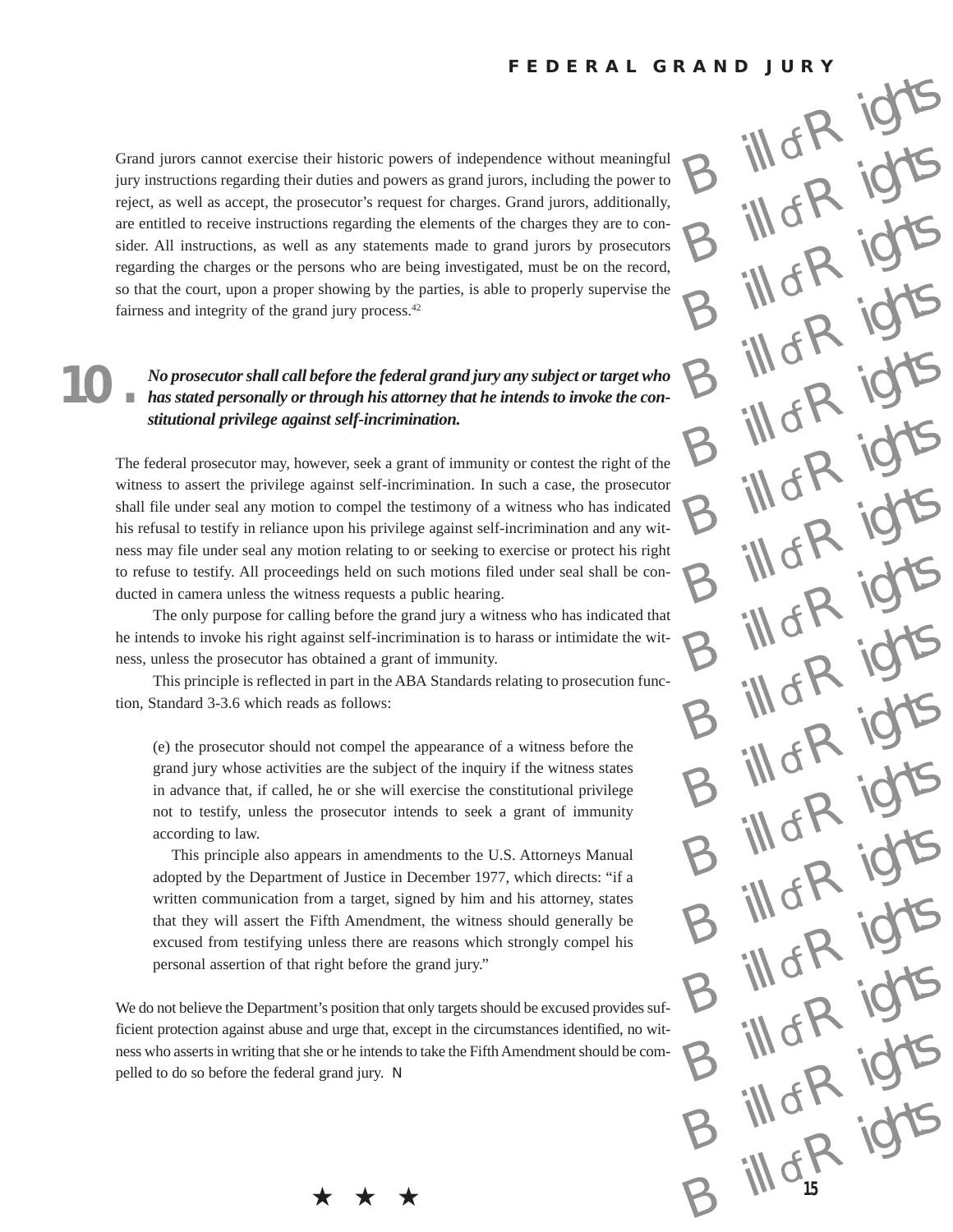- **Elkan Abramowitz**, *Morvillo, Abramowitz, Grand, Iason & Silberberg*, New York City; former Chief, Criminal Division, U.S. Attorneys Office for the Southern District of New York.
- **Professor Barbara Bergman**, *University of New Mexico School of Law*.
- **Arnold I. Burns**, *Arnhold S. Bleichroeder, Inc.*, New York City; former Deputy Attorney General, Reagan Administration.
- **J. William (Bill) Codinha**, *Peabody & Brown,* Boston, Massachusetts; former Assistant District Attorney (Middlesex County, Mass.) (Including First Assistant and Chief Trial Counsel), 1972-1978; former Special Assistant Attorney General, Massachusetts, 1980-1981; former Chief Counsel/Deputy Staff Director, U.S. Senate Select Committee on POW/MIA Affairs, 1991-1992; former Special Counsel, U.S. Senate Committee on Banking, Housing and Urban Affairs ("Whitewater Investigation"), 1994.
- **W. Thomas (Tom) Dillard, III**, *Ritchie, Fels & Dillard*, Knoxville, Tennessee; former U.S. Magistrate; former U.S. Attorney for the northern District of Florida, Reagan Administration.
- **Peter E. Fleming, Jr.,** *Curtis, Mallet-Prevost, Colt & Mosle*, New York City, former Assistant U.S. Attorney, Southern District of New York.
- **Howard W. Goldstein,** *Fried, Frank, Harris, Schriver & Jacobson*, New York City; former Assistant U.S. Attorney and Chief Appellate Attorney, Southern District of New York.
- **Frederick (Fred) Hafetz**, *Goldman & Hafetz*, NewYork City; former Chief, Criminal Division, U.S. Attorneys Office for the Southern District of New York.
- **John W. Keker**, *Keker & Van Nest*, San Francisco, California, former Trial Attorney, Iran/Contra Independent Counsel.
- **Jim E. Lavine**, *Zimmermann & Lavine*, Houston, Texas; former Assistant State's Attorney, Special Prosecutions Bureau, Organized Crime Unit, Cook County, Illinois; former Assistant District Attorney, Harris County, Texas.
- **Gerald B. (Jerry) Lefcourt**, *Gerald B. Lefcourt, P.C.*, New York City; Past President, National Association of Criminal Defense Lawyers.
- **Herbert J. (Jack) Miller, Jr.**, *Miller, Cassidy, Larroca & Lewin*, Washington, DC; former Assistant Attorney General, Criminal Division, Kennedy Administration; former member of the Advisory Committee on Criminal rules for the Committee on Rules of Practice and Procedure of the U.S. Judicial Conference (1983-1988).
- **Professor Robert (Bob) Mosteller**, *Duke University School of Law*.
- **Honorable William L. (Bill) Murphy**, *Richmond County District Attorney, New York*; Past President, National District Attorneys Association.
- **Professor Richard Rosen**, *University of North Carolina (Chapel Hill) School of Law*.
- **David S. Rudolf**, *Rudolf & Maher, Widenhouse & Fialko*, Chapel Hill, North Carolina.
- **Neal R. Sonnett**, *Neal R. Sonnett, P.A.*, Miami, Florida; former Chief, Criminal Division, U.S. Attorney's Office for the Southern District of Florida; Past President, National Association of Criminal Defense Lawyers; Past Chair, American Bar Association Criminal Justice Section; Executive Committee Member, American Judicature Society.
- **Brendan Sullivan**, *Williams & Connelly*, Washington, DC; counsel to Col. Oliver North, "Iran/Contra Investigation(s)."
- **William W. (Bill) Taylor, III,** *Zuckerman, Spaeder, Goldstein, Taylor & Kolker*, Washington, D.C., former Chair, American Bar Association Criminal Justice Section.
- **Larry D. Thompson**, *King & Spalding*, Atlanta, Georgia; former U.S. Attorney, Reagan Administration; former Associate Independent Counsel, Bush Administration ("HUD Investigation").
- **Anton R. (Tony) Valukas**, *Jenner & Block*, Chicago, Illinois; former U.S. Attorney, Reagan Administration.
- **Martin G. (Marty) Weinberg,** *Oteri, Weinberg & Lawson*, Boston, Massachusetts.
- **Theodore V. (Ted) Wells, Jr.**, *Lowenstein, Sandler, Kohl, Fisher & Boylan*, Roseland, New Jersey.
- **Frank Wohl**, *Lankler, Siffert & Wohl,* New York City, former Assistant Chief, Criminal Division and Chief, Civil Division, U.S. Attorneys Office, Southern District of New York.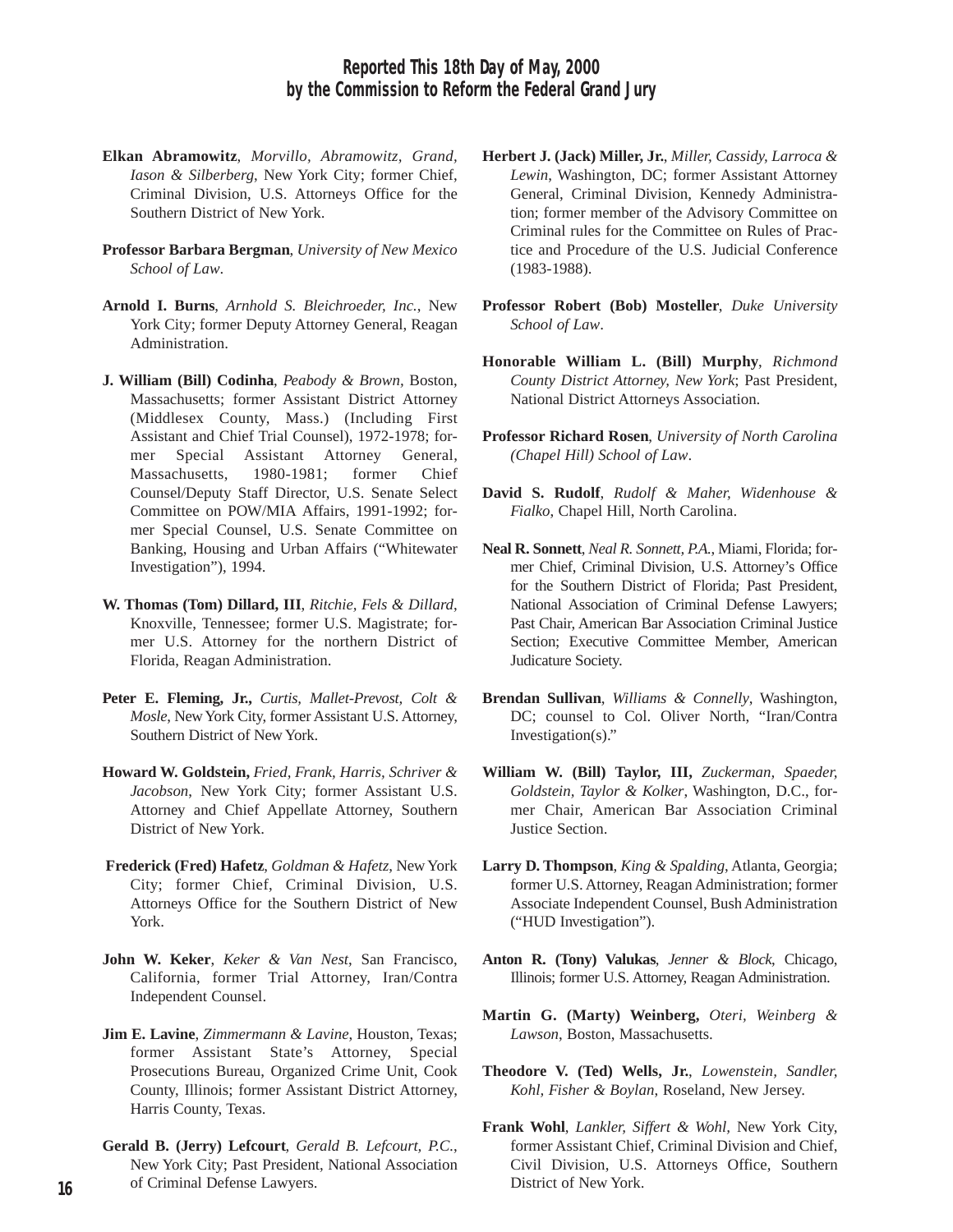1. David L. Fine, Comment, *Federal Grand Jury Investigation of Political Dissidents*, 7 Harv. C.R.-C.L. L. Rev. 432, 498 (1972).

2. William J. Campbell, *Eliminate the Grand Jury*, 64 J. Crim. L. & Criminology 174, 180 (1973). Our proposals are obviously more modest.

3. Arnold I. Burns, Warren L. Dennis and Amybeth Garcia-Bokor, *Curbing Prosecutorial Excess: A Job for the Courts and Congress*, The Champion, July 1998, at 12-13.

4. *United States v. Van Engel*, 15 F. 3d 623, 626 (7th Cir. 1993).

5. *United States v. Kojayan*, 8 F.3d 1315, 1320 (9th Cir. 1993). *Compare* Paul Craig Roberts, *Ambition Above Justice*, WASH. TIMES, Mar. 26, 1998, at A18 ("A former assistant U.S. attorney described to me the extraordinary decline in prosecutorial ethics he has witnessed during his career. He laid blame on . . . the overnight expansion of the number of assistant U.S. attorneys from 1200 to more than 7000. There were not enough seasoned people to fill the posts, and the influx overwhelmed the ability of the Justice Department to inculcate a respect for justice and the majesty of law as opposed to a win-at-all-costs attitude favored by the younger law school graduates.").

6. Subcommittee on Government Information, Justice, and Agriculture, U.S. House Committee on Government Operations, "Federal Prosecutorial Authority in a Changing Legal Environment: More Attention Required," H.R. Rep. 986, (1990) (101st Cong.).

7. Pub. L. No. 105-119 (Nov. 26, 1997) (now at 18 U.S.C. 3006A note) ("Hyde Amendment" statute for recoupment of fees and costs associated with being prosecuted frivolously, vexatiously, or in bad faith); H.R. Conf. Rep. No. 105-405, at 193-94 (1998) ("a grand jury finding of probable cause to support an indictment does not preclude a judge from finding that the government's position was vexatious, frivolous, or in bad faith."). *See* Henry J. Hyde, "Trust a 340-84 Vote and 17 Years of Success," Oct. 27, 1997 ("Dear Colleague" regarding his amendment for fee and cost recoupment for the wrongfully prosecuted, debunking DOJ's claim that Congress need not be concerned with wrongful prosecutions *because prosecutors must go to a grand jury before they can indict a defendant*.) Reported decisions in just one year's time under the Hyde Amendment, regarding successful motions for fee and cost recoupment, include: *U.S. v. Holland*, 1999 U.S. Dist. Lexis 1147 (E.D. Va. 1998); *U.S. v. Ranger Electronic Communications Inc*., 22 F. Supp.2d 667 (W.D. Mich.1998); *United States v. Gardner*, 23 F. Supp.2d 1283 (N.D. Okla. 1998); and U.S. v. Yee Chan (Mid Pac Electric Co.), 22 F. Supp.2d 1123 (D. Hawaii 1998). *See also* Pub. L. No. 105-277, Sec. 801 (Ethical Standards for Prosecutors Act, supported by U.S. House Judiciary Committee Chairman Hyde, effective April 19, 1999).

8. *U.S. v. Holland*, 1999 U.S. Dist. Lexis 1147 (E.D. Va. 1998).

9. Terry Carter, *The Zealots and the Senator*, A.B.A.J., Oct. 1998, at 60.

10. *Id*. at 67.

11. *Id*.

12. Ann Davis, *Life in a Federal Prosecutor's Cross Hairs*, Wall Street Journal, Mar. 17, 1998, at B1, B17.

13. *Id*., at B17 (emphasis added here).

14. *Id*.

15. *Cleared of Army Fraud, Woman Loses Effort to Recover Legal Fees*, Wall Street Journal, Mar. 26, 1998, at B13.

16. *Gentile v. Nevada*, 501 U.S. 1030 (1991).

17. U.S. Department of Justice, Bureau of Justice Statistics, 1987 Sourcebook of Criminal Justice Statistics, table 5.22; 1988 Sourcebook, table 5.28; U.S.S.C. Annual Report 1998, table 10 at 20. 18. 414 U.S. at 343.

19. *See, e.g*., Thomas P. Sullivan and Robert D. Nachman, *If It Ain't Broke, Don't Fix It: Why the Grand Jury's Accusatory Function Should Not Be Changed*, 75 J. Crim. L. & Criminology 1047, 1062- 1063 (1984).

20. *See, e.g.*, Jeffrey Bayles, *Grand Jury Reform: The Colorado Experience*, A.B.A.J., May 1981, at 571.

21. *See, e.g.*, Sullivan & Nachman, *supra* note 33, at 1067. *See also e.g.*, Fla. Crim. Code 905.17 (2)("The witness may be represented before the grand jury by one attorney. This provision is permissive only and does not create a right to counsel for the grand jury witness. The attorney for the witness shall not be permitted to address the grand jurors, raise objections, make arguments, or otherwise disrupt proceedings before the grand jury. The attorney for the witness shall be permitted to advise and counsel the witness . . . .").

22. Jay Fenster, Note, *The Presence of Counsel in the Grand Jury Room,* 47 Fordham L. Rev. 1138, 1152-54 (1979).

23. Subcommittee on Constitutional Rights, U.S. Senate

Committee on Judiciary, "Reform of the Grand Jury System," Sept. 18, 1976 (94<sup>th</sup> Cong.), at 272 (statement of Charles F.C. Ruff).

24. 18 U.S.C. 2515.

25. 414 U.S. at 351.

26. *See supra* notes 4-5, and accompanying text.

27. *See e.g.,* Subcommittee on Constitutional Rights, U.S. Senate Committee on Judiciary, "Reform of the Grand Jury System," Sept. 28, 1976 (94th Cong.); Subcommittee on Immigration, Citizenship, and International Law, U.S. House of Representatives Committee on the Judiciary, "Grand Jury reform," Mar. 17, Apr. 27, June 1 and 29, 1997 (95th Cong.).

Diverse supporters of reforms such as those we propose included: General Motors Corporation; Litton Industries Corporation; Bethlehem Steel Corporation; Watergate Prosecutor (now White House Counsel) Charles F. Ruff; the Alliance for Preservation of Religious Liberty; the National Council of Churches (a cooperative agency of 30 national religious bodies of Protestant, Anglican and Eastern Orthodox traditions in the country, aggregating over 40 million members); the National Council of Churches of Christ; the Reporter's Committee for Freedom of the Press; the Newspaper Guild (AFL-CIO); International Longshoresmen's & Warehousemen's Union; Richard E. Gerstein, State's Attorney, Metropolitan Dade County (Florida) — the chair of the ABA Criminal Justice Section's Committee on the Grand Jury, and a former president of the National District Attorneys Association.

Editorial endorsements of these type proposals spanned the nation. *See, e.g.,* Denver Post, *Grand Jury Reform Merits Public Support*, June 23, 1976; Louisville Times, *Congress Can Check Grand Jury Abuses*, Nov. 15, 1976; Austin American-Statesman, *Grand Jury Reform Needed*, July 30, 1977; Charlotte Observer, *Leaky Shield — Grand Juries Need Repair*, July 11, 1977; Salt Lake City Tribune, *Grand Jury System Would Gain From ABA Reform Package*, Aug. 12, 1977. *See also Under Indictment — GM, Other Unlikely Critics Accuse Grand Juries of Abusing Rights They Are Supposed to Protect*, Wall Street Journal , June 23, 1977; *Corporate Complaints of Grand Jury Abuses*, Wash. Post, July 6, 1977.

28. *See, e.g.*, *Win at All Costs: Government Misconduct in the Name of Expedient Justice*, Pittsburgh Post- Gazette, Nov.-Dec. 1998 (10-part series from several years' comprehensive investigation, by award-winning investigative reporter, into prosecutorial misconduct including abuses of the grand jury); Dateline NBC, Mar. 26, 1999. *See also Trial and Error*: *How Prosecutors Sacrifice Justice to Win*," Chicago Tribune, Jan. 1999 (5-part series from similarly comprehensive investigation into sample of murder cases alone, since 1963, contaminated by prosecutorial misconduct).

29. Subcommittee on Constitutional Rights, U.S. Senate Committee on Judiciary, "Reform of the Grand Jury System," Sept. 18, 1976 (94<sup>th</sup> Cong.), at 272 (statement of Charles F.C. Ruff) (emphasis added).

30. 504 U.S. 36 (1992).

31. 414 U.S. 613 (1974).

32. . 18 U.S.C. 2515.

33. 414 U.S. at 351.

34. N.Y. Crim. Pro. L. 190.50 (5)(a): "When a criminal charge against a person is being or is about to be or has been submitted to a grand jury, such person has a right to appear before such grand jury as a witness in his own behalf if, prior to the filing of any indictment or any direction to file a prosecutor's information in the matter, he serves upon the district attorney of the county a written notice making such request stating an address to which communications may be sent.  $\ldots$ .

35. 18 USC 1504 may need to be revised to reflect that this proffer of information and evidence is not improper, let alone illegal. The broadly written Section 1504 currently makes it a misdemeanor, with a maximum punishment of six months incarceration, to provide a written communication to a grand juror.

36. *See, e.g., In re Sealed Motion*, 880 F.2nd 1367 (D.C. Cir. 1989); *In re Subpoena of Heimerle*, 788 F. Supp. 700 (E.D.N.Y. 1992).

37. John R. Wing and Eli Gottresdiene, *Grand Jury Investigations*, Business Crimes Journal, May 1988.

38. *In re Minkoff*, 349 F. Supp. 154, 158 (D.R.I. 1972).

39. 514 F.2d 794 (5th Cir. 1975).

40. *Id.* at 800.

41. *Id*. at 803.

42. ABA Standards for Criminal Justice, Prosecution Function, Standard 3-3.5(c) (3d edition).  $N$